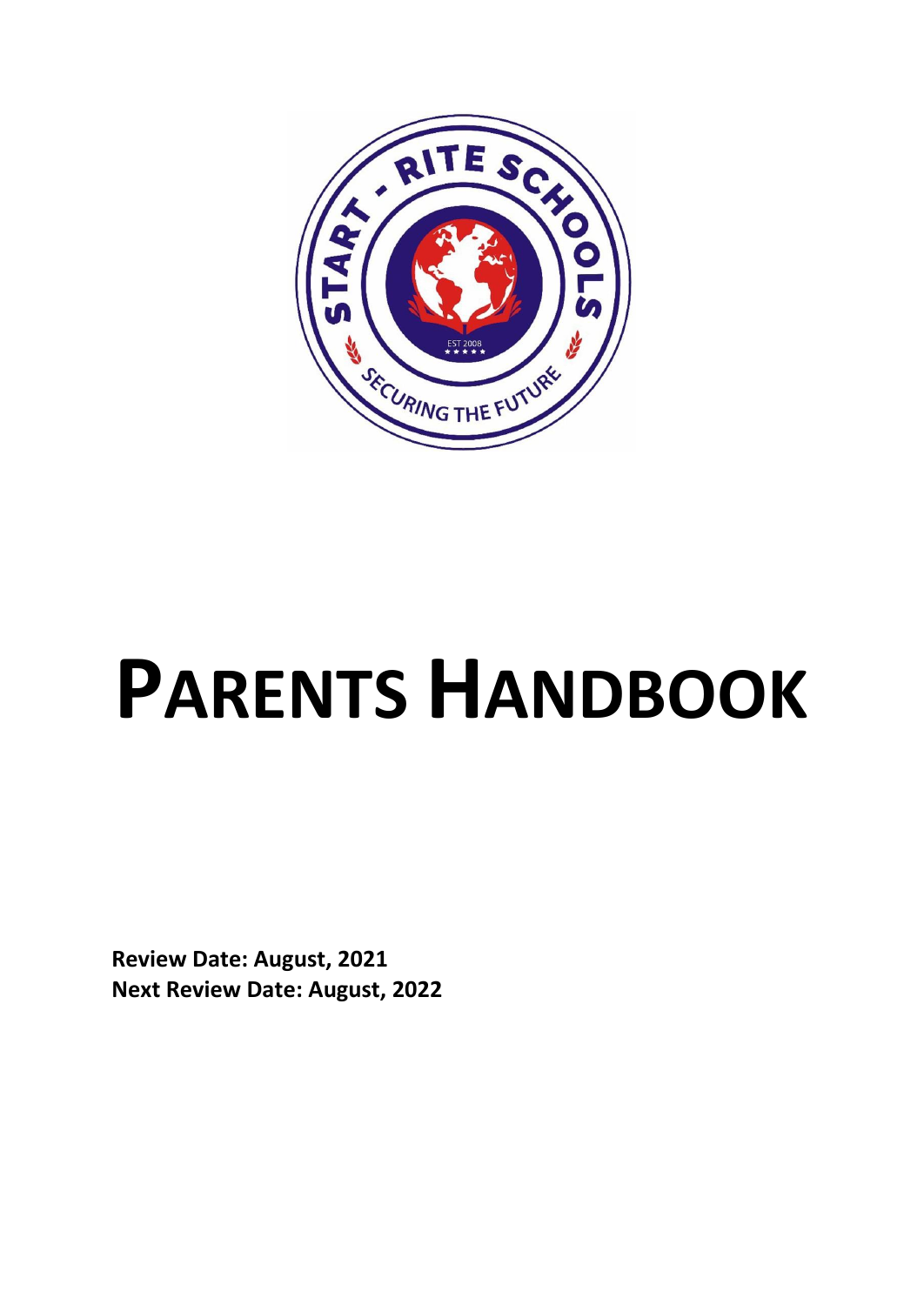| <b>CONTENT</b> |    |
|----------------|----|
|                |    |
|                |    |
|                |    |
|                |    |
|                |    |
|                |    |
|                |    |
|                |    |
|                |    |
|                |    |
|                |    |
|                |    |
|                |    |
|                |    |
|                |    |
|                |    |
|                |    |
|                |    |
|                |    |
|                |    |
|                |    |
|                |    |
|                |    |
| Collection.    | 15 |
|                |    |
|                |    |
|                |    |
|                |    |
|                |    |
|                |    |
|                |    |
|                |    |
|                |    |
|                |    |
|                |    |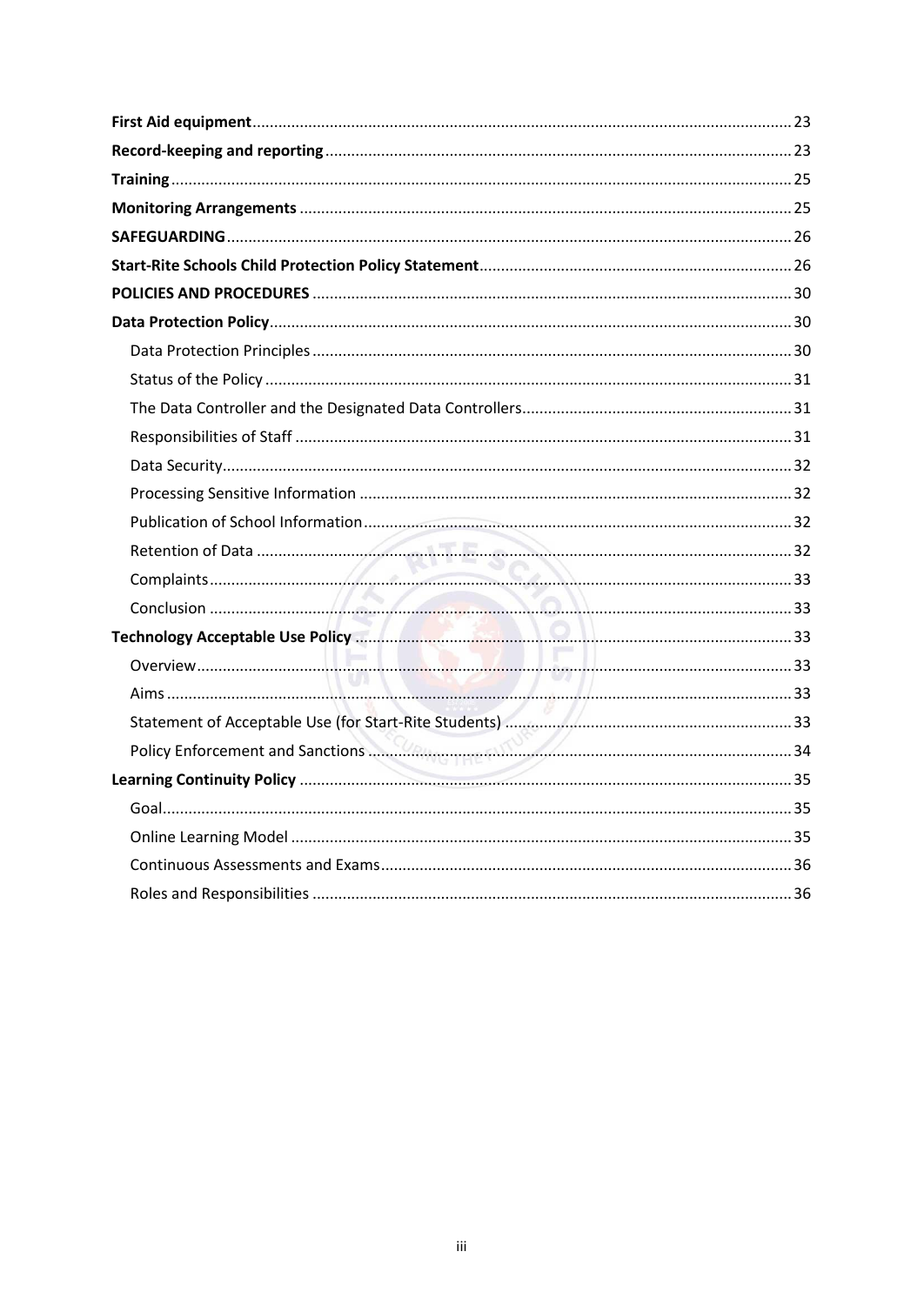#### <span id="page-3-0"></span>**WELCOME TO START-RITE SCHOOLS**

Start-Rite Schools is a vibrant, happy, international learning community that offers excellent value-based education for children. In pursuit of developing confident, well-rounded, global citizens and leaders, Start-Rite Schools provides an engaging academic curriculum that offers a variety of learning opportunities and enhances cross-cultural understanding through collaborations with schools around the world.

Situated in a serene neighbourhood, Start-Rite Schools was born out of a burning desire to better the nation through improved educational standards. Setup to compete favourably with quality schools internationally and also give children necessary life skills for a sure footing in our world, the mission to accomplish this powerful vision began in January 2008. Start-Rite Schools has since proven to be one of the leading educational institutions in Abuja, Nigeria. With activities to develop excellent social, emotional, literacy and numeracy skills, the students are nurtured to be not just participants, but thinkers and problem solvers.

We provide a rich learning environment where children are inspired, motivated to explore, challenged to learn and driven to academic excellence. Start-Rite Schools prides herself in the number of experienced teachers who are locally and internationally certified to provide an unparalleled level of interaction by individually nurturing each child. All children are entitled to an education that meets their specific needs. Understanding the uniqueness of every child helps ensure each child gets the best educational experience designed to support the child's development socially, physically, emotionally and intellectually from the Early Years School through to the Secondary School.

The school year consists of three terms, and fees are paid in full before the new term commences. All fees and charges are payable upon admission, but before resumption of class activities for the child.

#### **School Hours**

**Early Years:** 7.30 a.m. to 1.00 p.m. (Mondays to Fridays) **Lower Primary (Years 1 – 3):** 7.30 a.m. to 2.15 p.m. (Mondaysto Thursdays; 1 p.m. on Fridays) **Upper Primary (Years 4 – 6):** 7.30 a.m. to 3.15 p.m. (Mondaysto Thursdays; 1 p.m. on Fridays) **Secondary School:** 7.30 a.m. to 3.30 p.m. (Mondays to Thursdays; 1.30 p.m. on Fridays)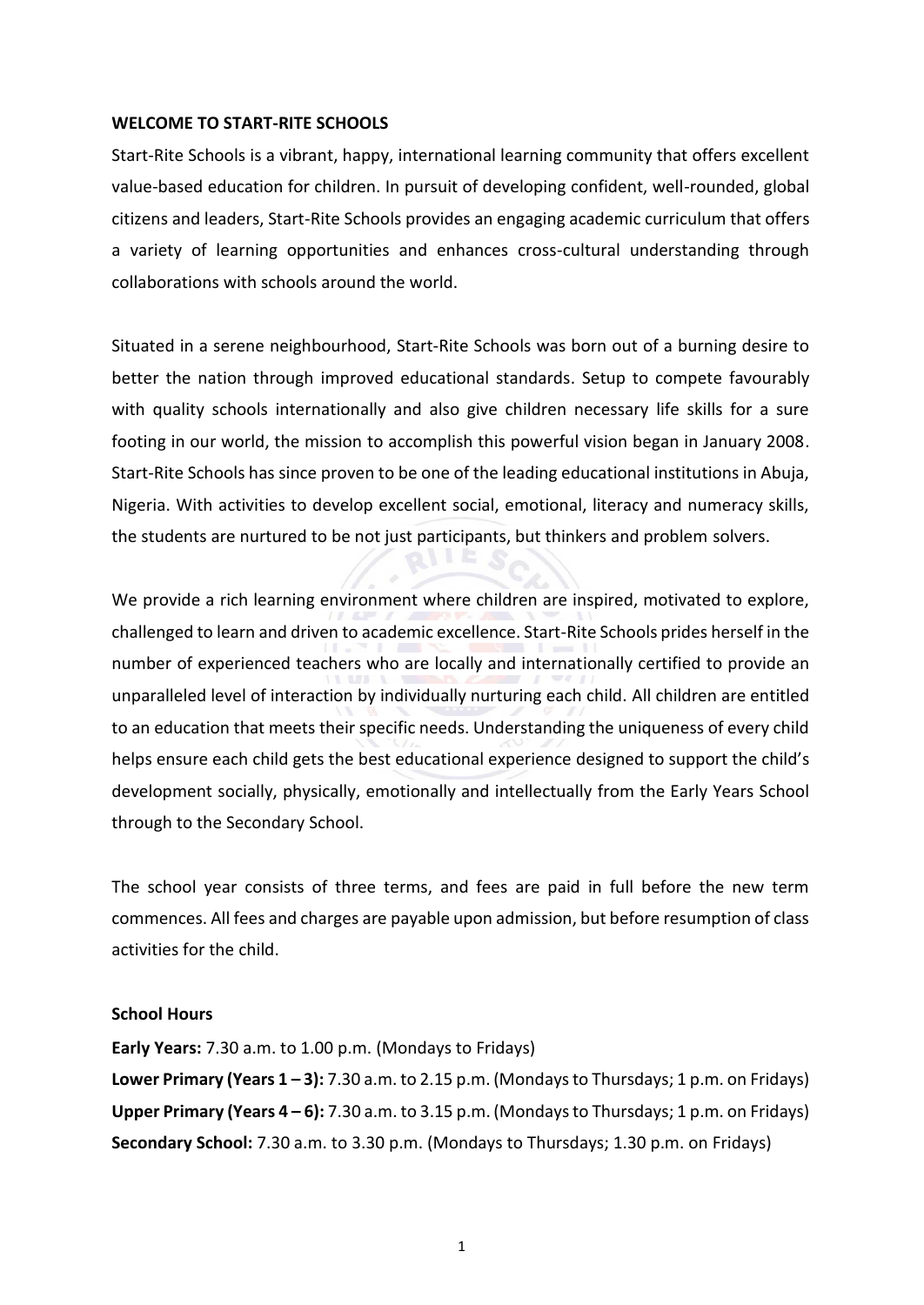**Contact Details** *Early Years and Primary* **Phone Numbers:** 08106334006; 08182643930 **Email:** [info@startriteschools.com.ng](mailto:info@startriteschools.com.ng)

*Secondary School*  **Phone Number:** [07065636067](https://startriteschools.com.ng/principals-message/) **Email:** [admin@startriteschools.com.ng](mailto:admin@startriteschools.com.ng)

#### **Connect with Us**

**Website:** [www.startriteschools.com.ng](http://www.startriteschools.com.ng/) **Instagram:** [www.instagram.com/startriteschool](https://www.instagram.com/startriteschool/) **Facebook:** [www.facebook.com/startriteschools](http://www.facebook.com.startriteschools/) **Twitter:** [www.twitter.com/startriteschool](http://www.twitter.com/startriteschool) **YouTube:** [www.youtube.com/user/startriteschools](http://www.youtube.com/user/startriteschools) **Google Business:** <https://startriteschools.business.site/> **LinkedIn:** https://www.linkedin.com/company/srsabuja/

#### <span id="page-4-0"></span>**SCHOOL VALUES**

<span id="page-4-1"></span>Our **Vision** is:

To ensure that students learn the necessary life skills for a sure footing in our ever-challenging world and develop a sense of service to themselves and others.

<span id="page-4-2"></span>Our **Mission** is to create:

- To create an environment where children will be treated with love, kindness, patience and courtesy.
- A place where a child's individuality is respected and cherished.
- An environment where each child learns to respect the individuality of others.
- An environment where learning is fun.
- An environment where the virtues of duty and service to others, the nation and humanity are inculcated.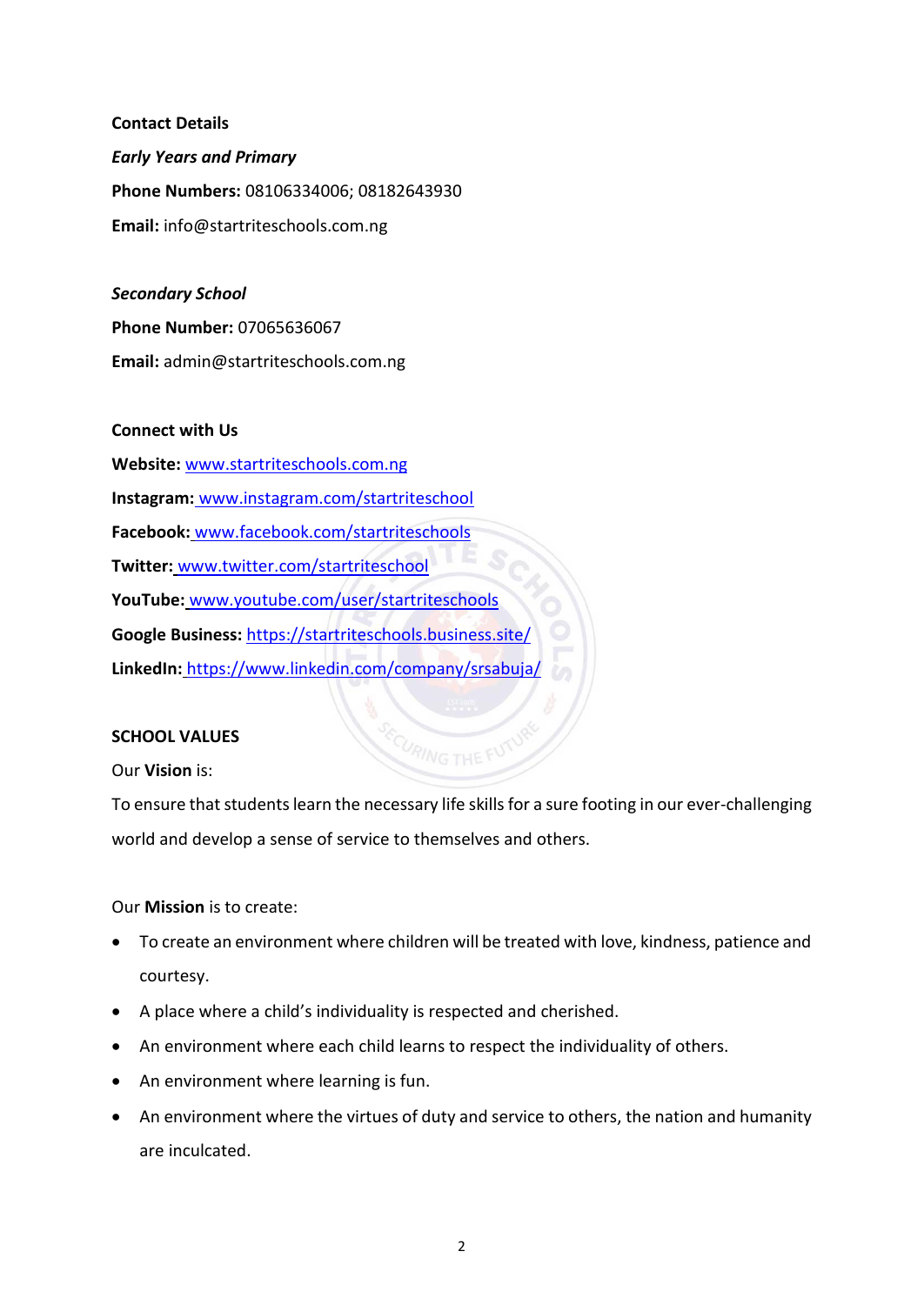#### <span id="page-5-0"></span>Our **Core Values**

**Start-Rite's core values are P**rofessionalism, **R**esponsibility, **I**ntegrity, **D**iligence and **E**xcellence. These values define how we conduct ourselves and our operations, and help usto add value to parents, students and our organisation as a whole.

**Professionalism:** We are driven by our passion for children with an understanding of what it takes to work with them. To this end, we fully accept the challenge of facilitating learning with the use of respect as a touchstone for our actions. Because we are aware that our students are watching, we deliberately model values we expect them to imbibe and ensure that they feel loved, cared for and supported always.

**Responsibility:** We hold the belief that we have an obligation to students, their families, and the school community as a whole. As a school, our commitment to ensuring students are nurtured to flourish to their full potential is not in doubt. At every level, resources needed for the growth and development of students are deployed and properly utilised.

**Integrity:** At Start-Rite Schools, our word is our bond. We have strong internal guiding principles that we do not compromise. Integrity is reflected in our thinking, attitudes, and actions. When we say we can offer the best educational service, you can trust us to keep our word.

**Diligence:** We believe that anything worth doing at all is worth doing well and because the way we do our work is a reflection of who we are, attention to details is key. Furthermore, we have a fantastic school climate and the cordial student-teacher/school-family relationships come from mutual respect and trust.

**Excellence:** There is no room for mediocrity. Excellence is our signature.

#### <span id="page-5-1"></span>Our **Promise** to you:

• We promise to honour your role as a parent and will partner with you in the care and development of your child.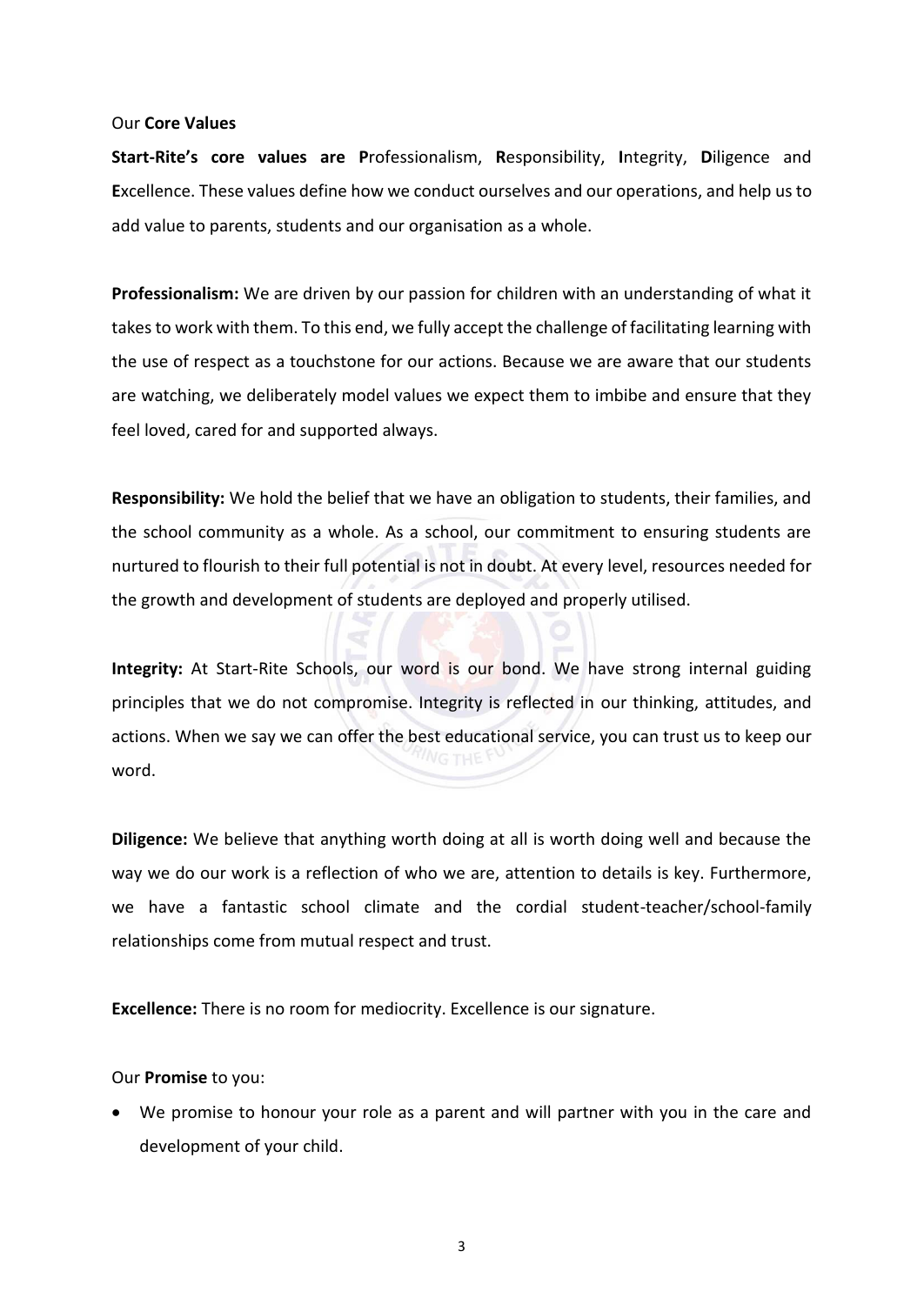- We promise you will feel completely confident and reassured when you leave your child with us.
- We promise you will know that we value your child as a unique individual to be nurtured, protected and respected at all times.
- We promise you will know that committed and dedicated educators are caring for your child.
- We promise you will watch your child develop a love of learning and a rich imagination.
- We promise you will see your child develop strong bonds with our teachers and other children.
- We promise you will share in the joy of your child's experiences in our school through regular communication.
- We promise you will be treated as an important and valued member of our family.
- We promise you can expect us to listen carefully and respond quickly to any questions or concerns you may have.
- We promise you will know that it is a privilege to serve your family.

#### <span id="page-6-0"></span>**School Anthem**

I believe in Start-Rite School Where future leaders are raised I believe in the Start-Rite rules For they guide me to excellence I believe in you Start-Rite School Thy loving bond will I always treasure Setting my feet on the right path And helping me start right!

#### <span id="page-6-1"></span>**School Creed**

I believe in Start-Rite School The cradle of future leaders. I believe in the Start-Rite rules; On the path to excellence, they guide me.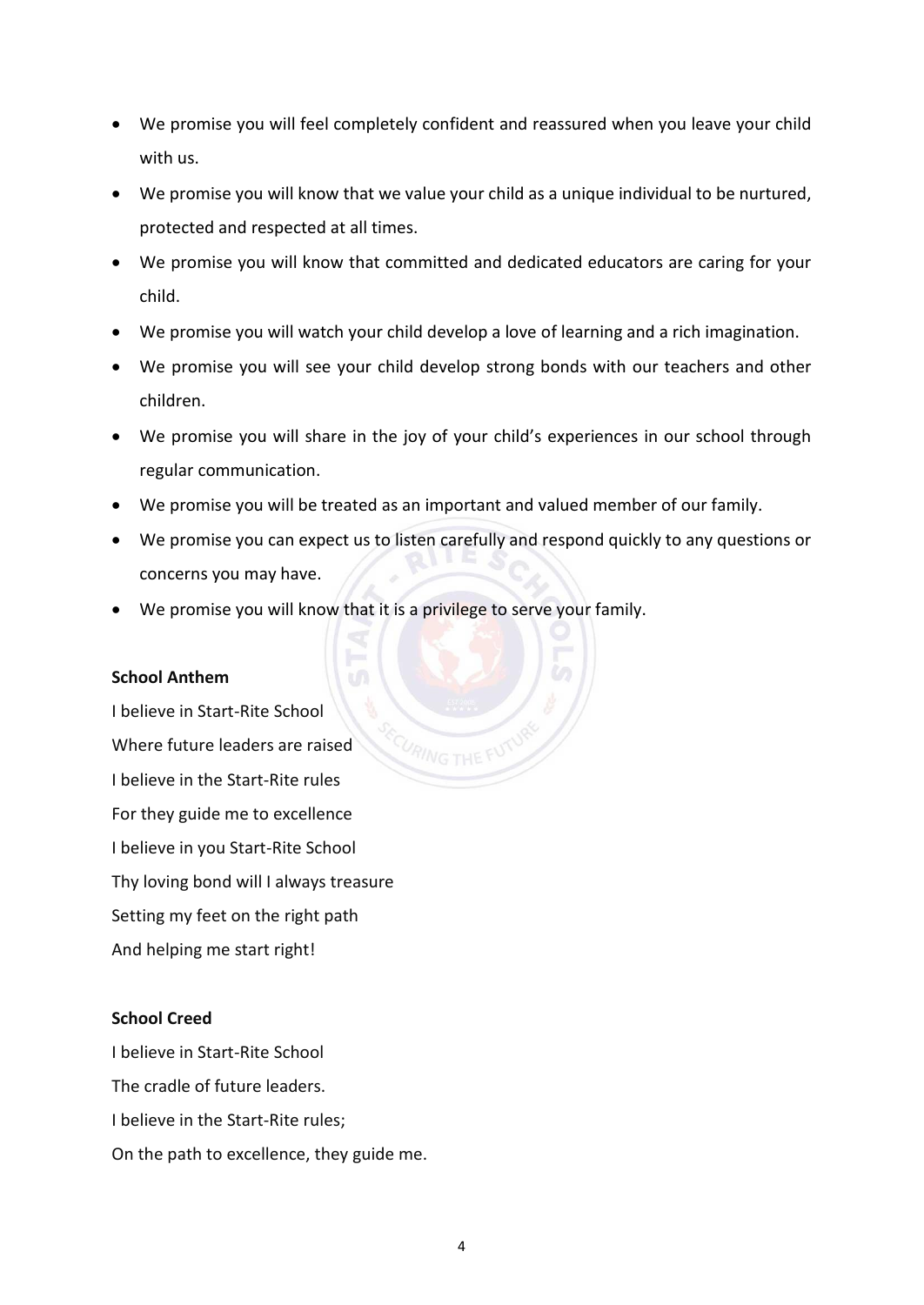I believe in the virtues of love, fairness and service; I believe in the virtues of responsibility and hard work; Virtues that stand the test of time; Virtues my great school has taught me; Virtues I pledge to keep forever. I believe in you Start-Rite School; Thy loving bond will I always treasure; For setting my feet on the right path; And for helping me START RIGHT!!!

#### <span id="page-7-0"></span>**Student's Declaration**

I declare that as an ambassador of Start-Rite Schools I will uphold the school rules and make sensible choices I will confidently say No to negative voices I will carry myself with dignity and grace I will be an example, one who sets the pace I will be respectful, responsible and fair to all Until at last, I am able to stand tall.

#### <span id="page-7-1"></span>**School Rules**

#### *Discipline Policy*

At Start-Rite Schools, we strongly believe that students need to learn appropriate behaviour and that there is a difference between right and wrong **BUT** aggressive discipline imposed on the students is counterproductive. We, therefore, do not believe in beating or intimidating our students because learning is not worth anything when courage and joy are lost along the way. The use of positive reinforcement is our preference. The school also has rules which are to be adhered to. All members of staff enforce rules, and the rules are in harmony with the needs of the students.

Bearing in mind our values-based curriculum and emphasis on character building, we believe in the importance of high personal standards and seek to encourage students of all ages to make responsible decisions about how to behave. We expect our students to be well-behaved at all times, and through their positive behaviour to promote the mirror image of Start-Rite Schools, Abuja.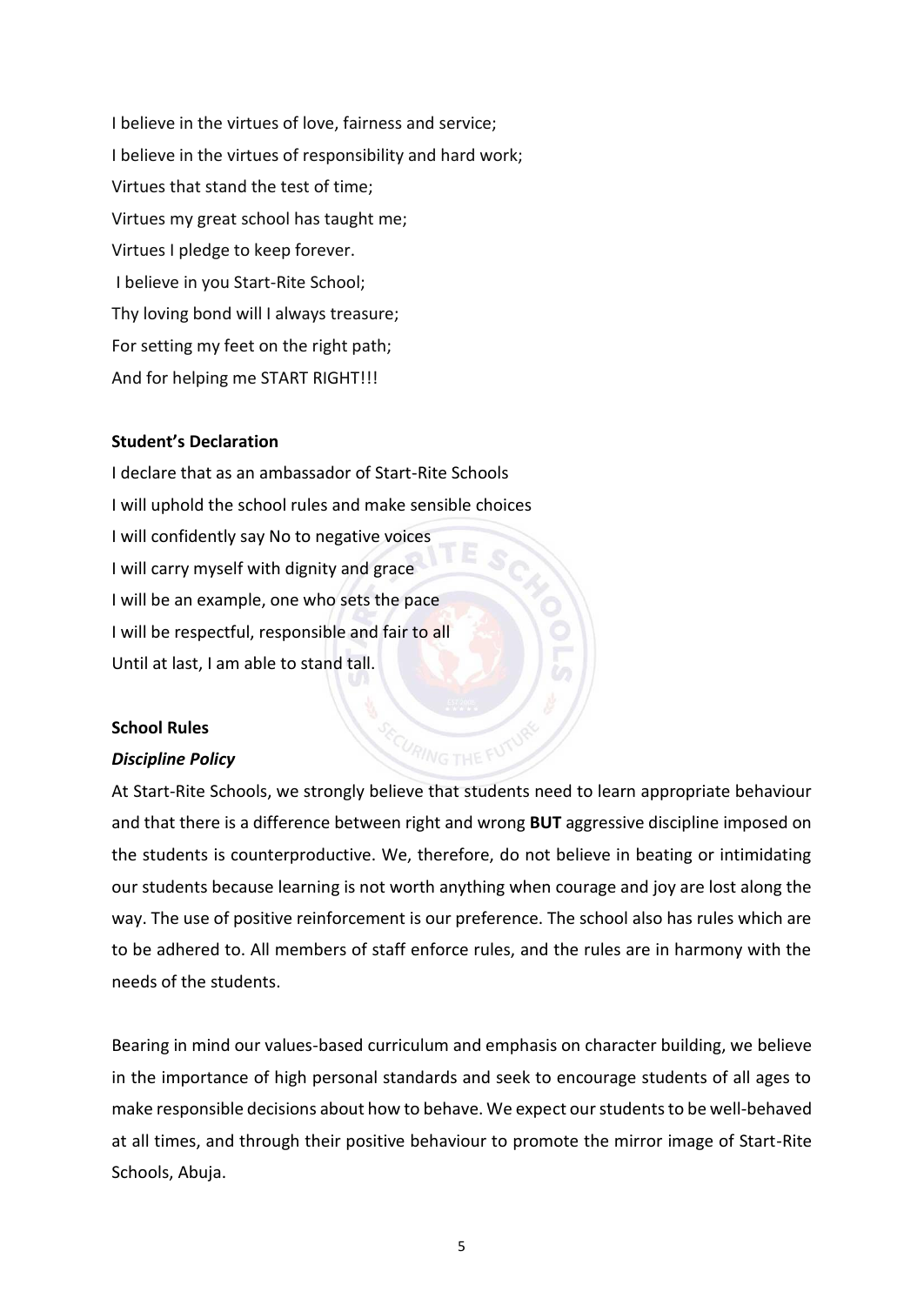#### *Aims:*

- To encourage good behaviour through our system of Merits and Rewards for students of all ages and abilities, and not simply to punish bad behaviour.
- To make known to students the difference between minor and major misdemeanour and explain clearly the range of sanctions that will follow.
- To treat problems when they occur in a caring and sympathetic manner in order to achieve a permanent improvement in behaviour.
- To encourage firmness and fairness in handling students' misconduct.

#### <span id="page-8-0"></span>**School Rules**

- Students must be well behaved and display good manners at all times.
- Fighting is not allowed.
- Students are not allowed to bully other students. Bullying is not tolerated.
- Students are not allowed to be rude, or interrupt adults talking.
- Students must call attention by saying "Excuse me please".
- Students are not allowed to walk between talking adults.
- Students must take turns during play or work activities.
- Students are not allowed to run inside the building.
- Students must look after classroom and school property. Students will be punished for acts of vandalism.
- Students must put their chairs under the table when standing up.
- Students must not speak out of turn; they must raise their hands to indicate their wish to speak in class.
- They must keep the noise level low by speaking in good classroom tones.
- Disruptive behaviour in class or at assembly is frowned upon. Students must always conduct themselves well.
- Students must take permission from the Teacher before they leave their class.
- Students must respect other people's personal space and privacy.
- Students must respect other people's right to privacy when using the toilet and in the changing rooms.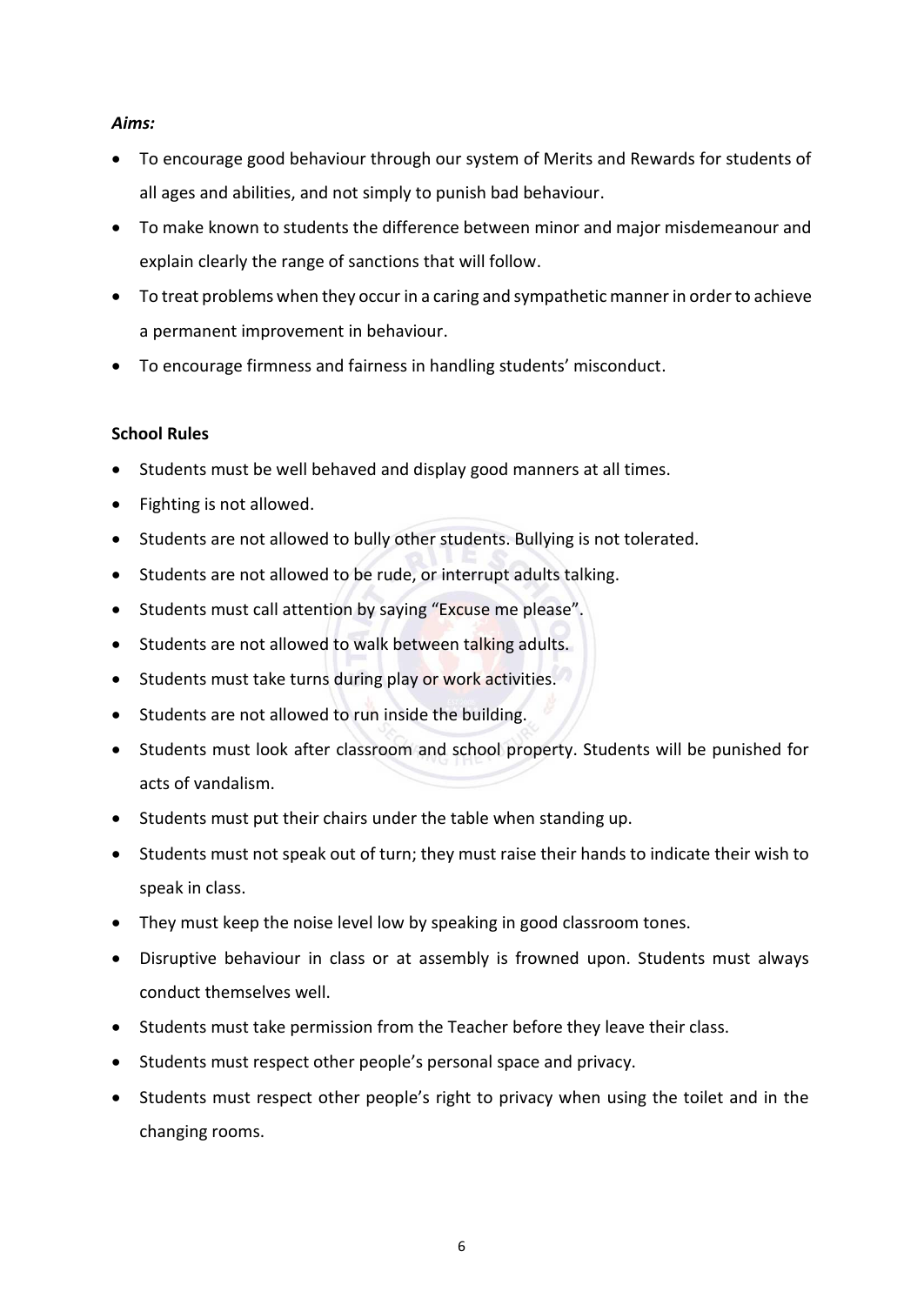- Dropping litter around school is not allowed. Students found dropping litter will be required to pick up litter found around school.
- Students must never chew gum at school.
- Students must close doors behind themselves quietly.
- Students are not allowed to loiter during class hours.
- Students must arrive on time for school (7.30am). The gate is locked at 8.30 am after which late-comers will not be allowed in as this disrupts lessons already in session.
- Students are not allowed to talk whilst eating.
- Students must always pack their homework bags after copying their homework into the Homework/ Communication booklet.
- They must also do their homework by themselves in the comfort of their homes and Parents are to supervise the homework.
- Homework must be completed and submitted as and when due.
- Visitors are not allowed into the classroom areas during school hours.
- Parents are not allowed to engage school staff in Private Home Lessons.
- If Parents have concerns, they are encouraged to discuss such concerns with the Principal.

| S/N | <b>Conduct</b>                                                                               | <b>Consequences</b>                                                                                                             | <b>Others</b>                                         |
|-----|----------------------------------------------------------------------------------------------|---------------------------------------------------------------------------------------------------------------------------------|-------------------------------------------------------|
| 1.  | Homework or class work not<br>done                                                           | The student scores no mark.                                                                                                     |                                                       |
| 2.  | Unexplained late submission<br>of homework                                                   | Writes an apology letter and loses<br>some points on the work for late<br>submission.                                           |                                                       |
| 3.  | Incomplete homework or<br>class work                                                         | The student completes the<br>homework or class work in school<br>during recess or lunch break,<br>supervised by the teacher.    |                                                       |
| 4.  | Lack of equipment in class:<br>books, stationery (not<br>supplied by the school), PE<br>kits | The student must present the<br>material to the teacher the next<br>day. A repeat offender will write<br>an apology letter.     |                                                       |
| 5.  | Loss of Communication Book<br>or Homework Diary                                              | The parents buy a new one<br>immediately.                                                                                       |                                                       |
| 6.  | Use of inappropriate<br>language and swearing,<br>including verbal abuse                     | Student writes an apology letter. A<br>repeat offender writes lines<br>promising to desist from practicing<br>these behaviours. | In more severe cases,<br>student may be<br>suspended. |

#### <span id="page-9-0"></span>**Disciplinary Measures**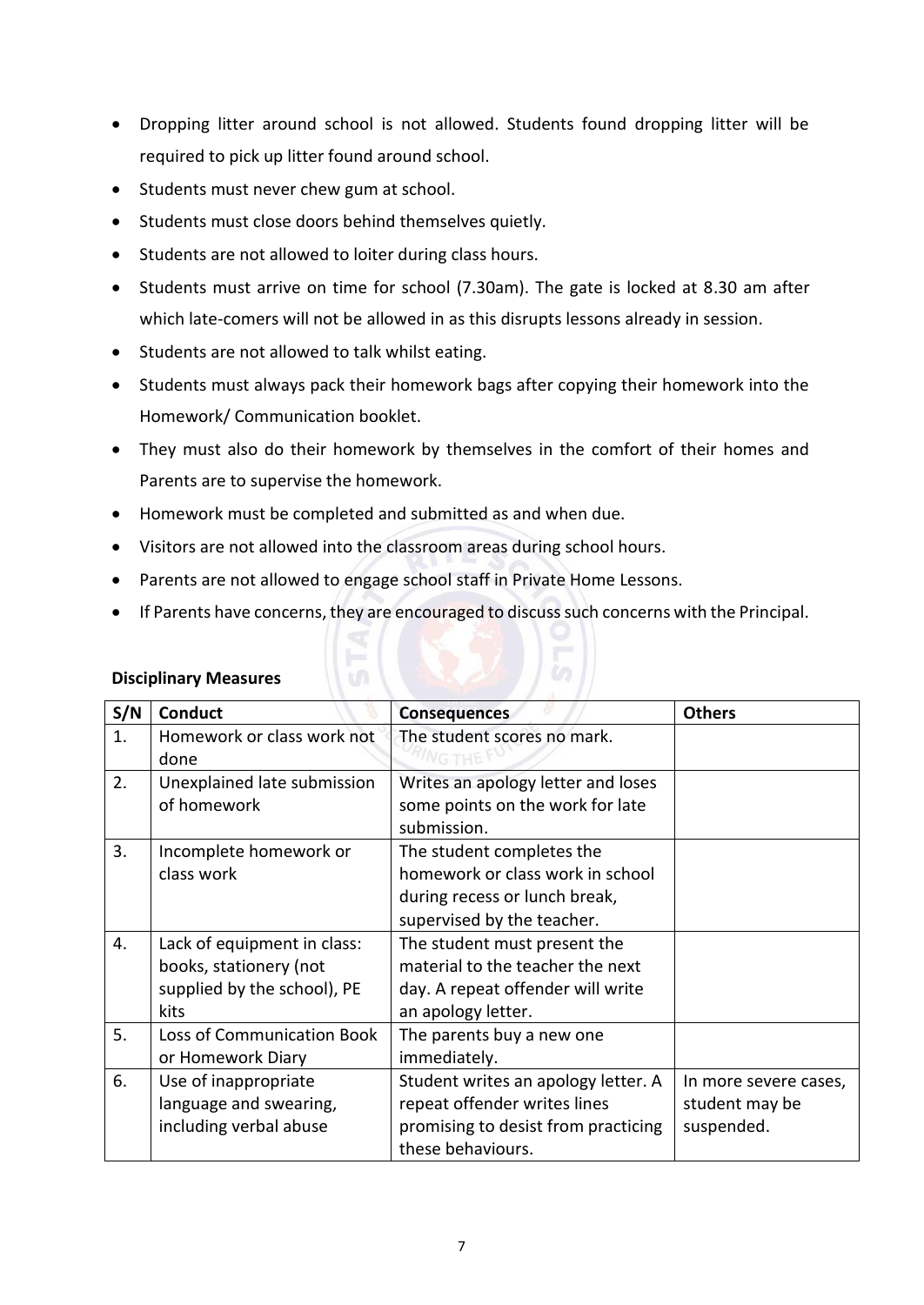| 7.  | Vandalism                                         | Parents are informed by the         | Repeated or major      |
|-----|---------------------------------------------------|-------------------------------------|------------------------|
|     |                                                   | Principal, and will be required to  | destruction of school  |
|     |                                                   | pay for replacement/repairs         | property may lead to   |
|     |                                                   | before the student returns to       | suspension or          |
|     |                                                   | school.                             | expulsion from         |
|     |                                                   |                                     | school.                |
| 8.  | Inappropriate uniform (not                        | Students are sent back home at      | Parents are contacted  |
|     | properly dressed,                                 | the gate if they are dressed        | and asked to collect   |
|     | inappropriate haircuts, use of                    | incorrectly.                        | the student.           |
|     | jewellery, looped earrings,                       |                                     |                        |
|     | high-heel shoes, scruffiness,                     | Thereafter, the student will be     |                        |
|     | socks and excessive fashion).                     | required to present himself/herself |                        |
|     | Girls may not wear                                | in full and proper school uniform   |                        |
|     | attachments more than 2                           | to the Principal for the next two   |                        |
|     | inches longer than their hair                     | school days.                        |                        |
|     | for safety concerns.                              |                                     |                        |
|     | (Students are inspected to                        |                                     |                        |
|     | see if they are dressed                           |                                     |                        |
|     | correctly at welcome duty                         |                                     |                        |
|     | and at assembly. Hair                             |                                     |                        |
|     | accessories, shoes, stockings,                    |                                     |                        |
|     | clean nails, proper hairdo are<br>looked out for) |                                     |                        |
| 9.  | Disruptive behaviour (in class                    | A detention supervised by the duty  | Continuous             |
|     | or at assembly)                                   | teacher. Apology letter issued. If  | destructive/disruptive |
|     |                                                   | the student persists, he/she is     | behaviour may lead     |
|     |                                                   | placed on 'Report' and parents are  | to suspension or       |
|     |                                                   | informed.                           | expulsion.             |
| 10. | Use of personal electronic                        | Item will be confiscated from       |                        |
|     | gadgets, e.g. mobile phones,                      | student. Student will write an      |                        |
|     | MP3 player, portable game                         | apology letter.                     |                        |
|     | consoles unless approved by                       |                                     |                        |
|     | the school                                        |                                     |                        |
| 11. | Lateness to school without a                      | Student is not allowed into school, |                        |
|     | genuine reason.                                   | and sent back home.                 |                        |
|     | Each student has a 3-time                         |                                     |                        |
|     | pardon for lateness, should                       |                                     |                        |
|     | they exceed the stipulated                        |                                     |                        |
|     | number of pardons, they will                      |                                     |                        |
|     | not be allowed entry into the                     |                                     |                        |
|     | school gate after it is locked                    |                                     |                        |
|     | at 8.30 am.                                       |                                     |                        |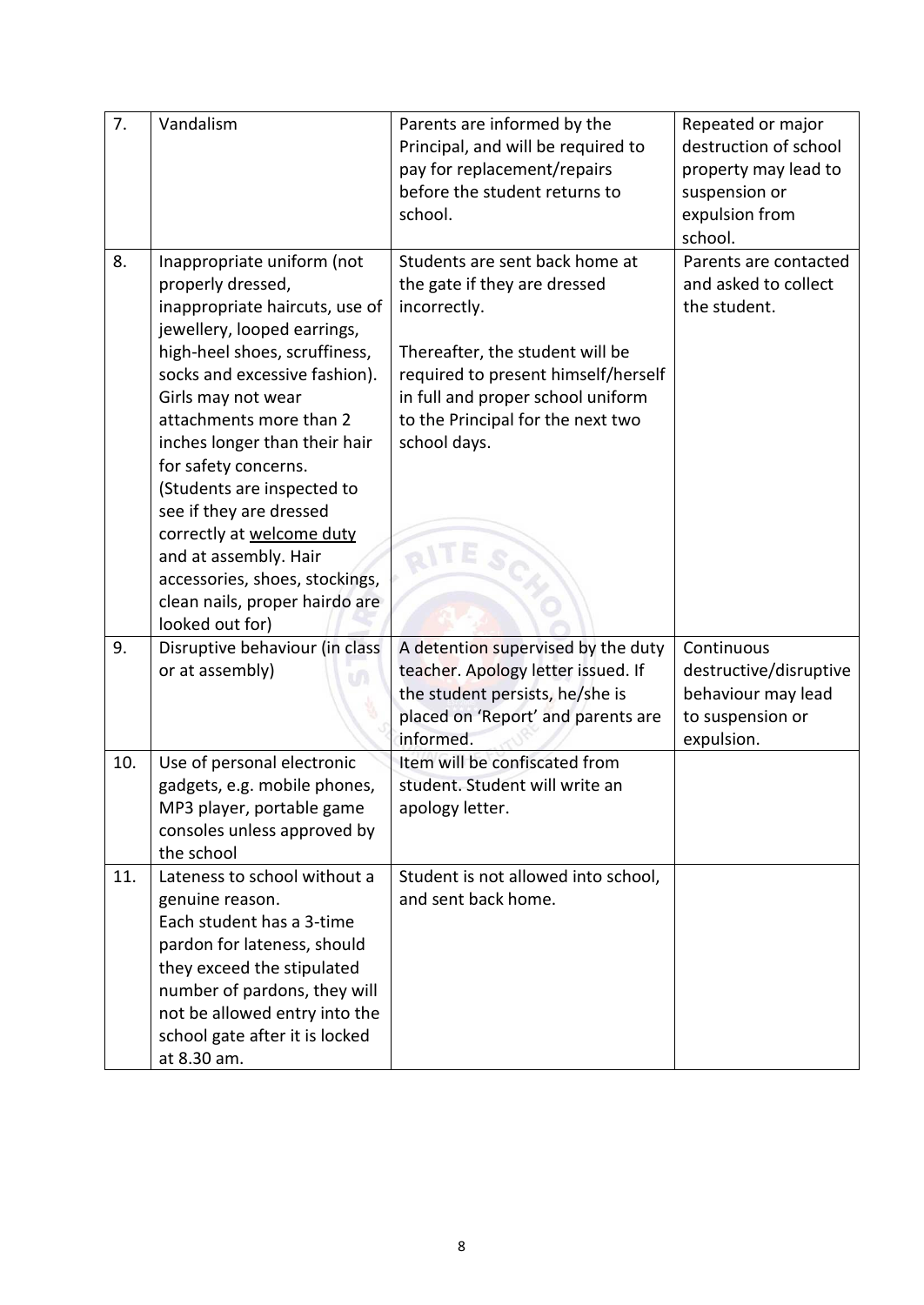| 12. | General absenteeism             |                                     | Parent will be          |
|-----|---------------------------------|-------------------------------------|-------------------------|
|     | without a genuine reason        |                                     | informed and            |
|     |                                 |                                     | discussion will occur   |
|     |                                 |                                     |                         |
|     |                                 |                                     | on whether the child    |
|     |                                 |                                     | will remain in the      |
|     |                                 |                                     | school.                 |
| 13. | Dropping litter                 | Student will be required to pick up |                         |
|     |                                 | litter around school. Persistent    |                         |
|     |                                 | offending will result in service    |                         |
|     |                                 | labour.                             |                         |
| 14. | Chewing gum in school           | The student is asked to remove the  | Persistent offender     |
|     |                                 | gum and put it in the bin.          | may be suspended as     |
|     |                                 |                                     | this will be            |
|     |                                 |                                     | considered as defiant   |
|     |                                 |                                     | refusal.                |
| 15. | Examination                     | The student's exam paper will be    | On second offence,      |
|     | malpractice/misconduct e.g.     | cancelled and the score of zero     | parents will be invited |
|     | cheating                        | recorded for the student.           | to review the           |
|     |                                 |                                     | student's status at     |
|     |                                 |                                     | school.                 |
| 16. | Serious breaches of             | Student will be given a warning     | Parent and student      |
|     | discipline: fighting, bullying, | letter, and his parents invited to  | meet with Principal     |
|     | theft, possession of drugs,     | school for a meeting with the       | and Vice-Principal      |
|     | possession of a knife or any    | School Management. The child        | Operations.             |
|     | other dangerous material,       | may or may not be suspended         |                         |
|     | physical or sexual abuse of     | depending on the given              |                         |
|     | the opposite or same sex.       | circumstance. However, a            |                         |
|     |                                 | reoccurrence of the offence will    |                         |
|     |                                 |                                     |                         |
|     |                                 | attract expulsion from the school.  |                         |

**NB:** In matters of serious offences, affected Parents are invited to school for a meeting with the Management and students are either suspended or expelled.

#### **Notes:**

- Students on suspension will not be allowed into the school compound. The period of suspension is determined by the Principal.
- Two suspensions in a session may lead to expulsion
- Serious breaches of discipline will remain in the student file and may be referred to in references
- The staff keeps a record of events concerning students' discipline in their Class Log Book.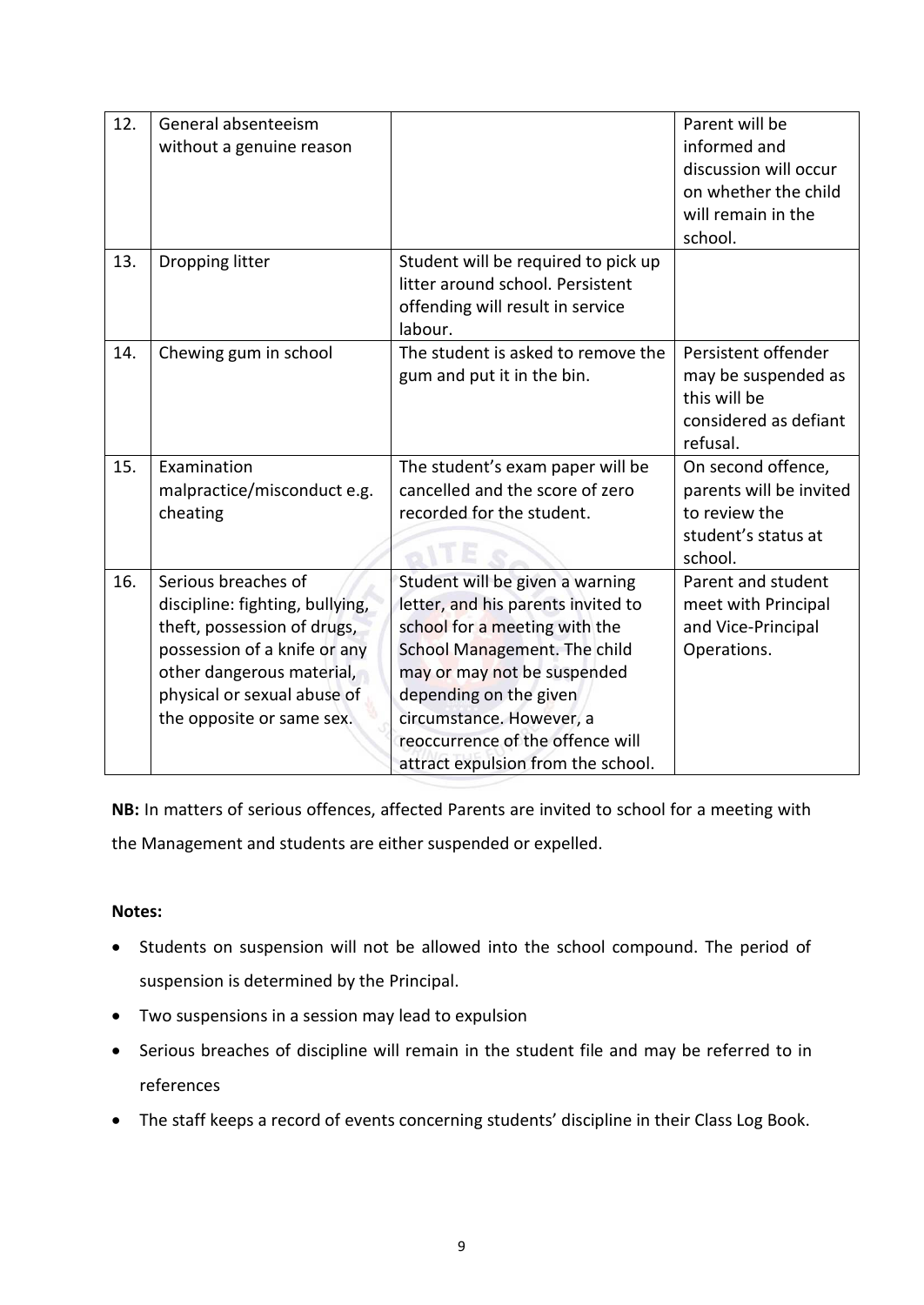- In the Early Years School, the use of the 'thinking chair' or 'time out' is primarily to have the child think through what he has done and what the outcome of his actions could possibly be. The teacher spends time talking with the child to help him see what inappropriate behaviour is and why.
- When there has been the use of the 'thinking chair' and 'time out', in order to ensure cooperation with the parents and continuity the information is noted in the Parent/Teacher book.

#### *Dressing*

All students except those in the Playgroup must be dressed to school in nicely ironed school uniform, clean socks or tights for girls and well-polished black shoes. Girls should come with nice cornrows, plaits or threaded hair; if attachment is used, it should be the same colour as the natural hair and not more than 2 inches longer than the hair. Girls may not wear nail extensions, nail polish, makeup or jewellery with the exception of appropriate earrings. Girls may adorn their hair with white and blue coloured beads only. Afros are not allowed. Boys hair should be cut very short; Mohawks are not allowed. Boys may not wear jewellery or hair extensions to school. Parents must ensure that the finger nails of their children are always kept short. Henna is also not allowed.

#### *Accessories*

The use of personal electronic gadgets, e.g. smart watches, GSM mobile phones, MP3 players, portable game consoles in school is prohibited. Students are also not allowed to come to school with fashion accessories, toys or money.

#### <span id="page-12-0"></span>**Swimming Pool Rules**

While in the swimming pool, students are supervised at all times. The following rules apply to all students if they must use the swimming pool.

- Students are not allowed to enter the pool with open wounds
- Students should use the toilet and take a shower before entering the pool
- Students must avoid eating 2 hours before swimming
- Students must not run, push or jump around the swimming pool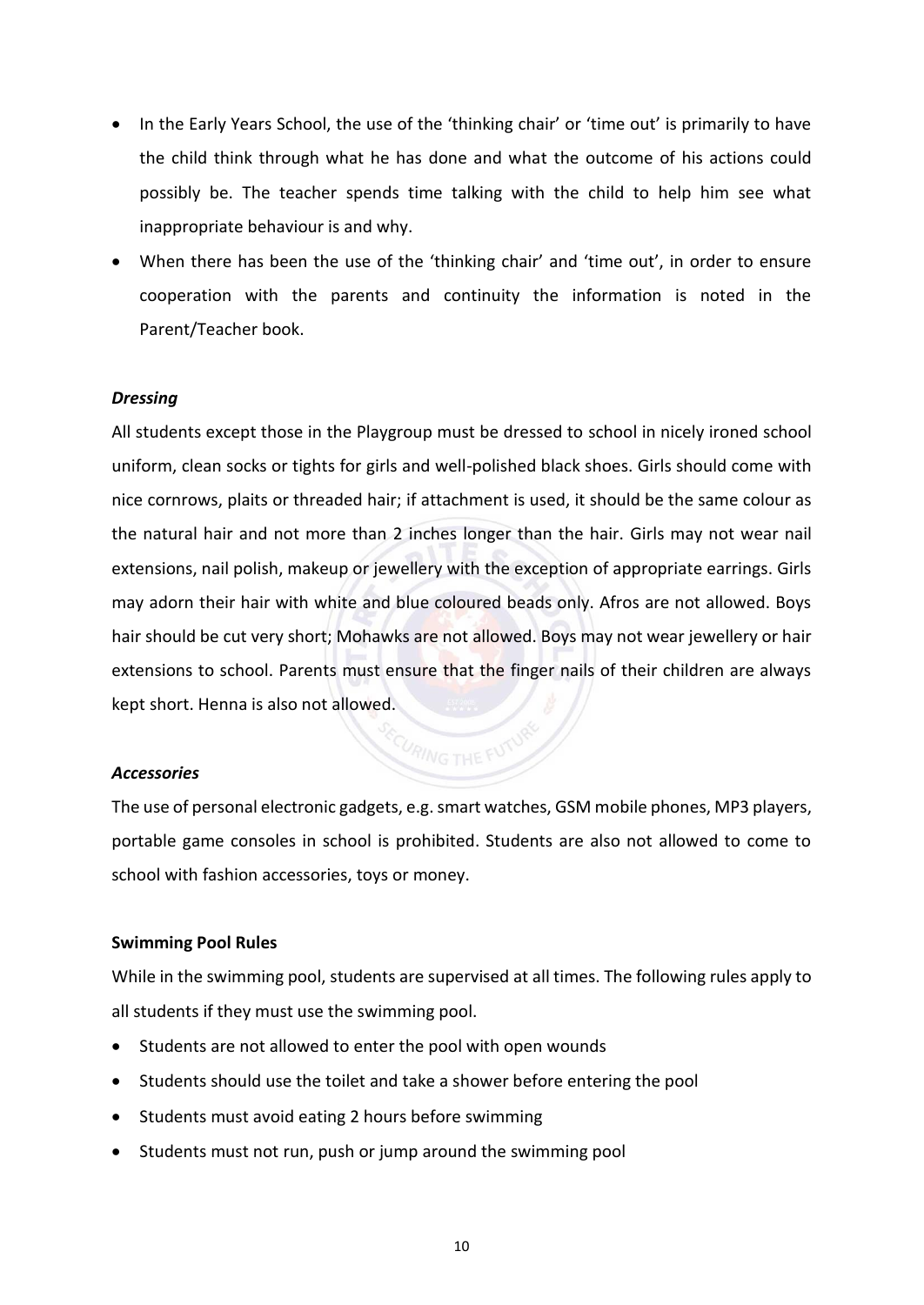- Students must wear protective goggles and swimming caps
- Students must line up their slippers before entering the pool
- Pool area is off limits to all students except instructors and participants at a given time
- Instructors/teachers will always enter the pool area first and be the last to leave
- Pool equipment must be returned to the storeroom after the use
- Parents are not allowed in the swimming pool area.

#### <span id="page-13-0"></span>**SCHOOL ORGANISATION**

#### <span id="page-13-1"></span>**School Advisory Board**

The School Advisory Board is a consultative body to the Principal acting on behalf of Start-Rite Schools community. As a volunteer-based group, the Board assists in reviewing policies formulated by the Principal offering recommendations in the overall operation and functioning of the school. Members include:

- Senator Victor Ndoma-Egba *OFR, CON, SAN* (Chairman)
- Mrs. Aisha Sanusi Daggash (Member)
- Hon. Justice Folashade Ojo *JCA* (Member)
- Mrs. Loretta Akpoke (Member)
- Mrs. Nelly Oburo (Member)
- Mrs. Zainab Ibrahim Kana (Member)
- Mrs. Helen Oru (Member)
- Mrs. Maryam Ibrahim (Member)
- Mr. Chris Aluta (Member)
- Mr. Philip Reynolds (Member)
- Mr. Femi Akinlade (Scribe)

#### <span id="page-13-2"></span>**Aims and Objectives**

#### *Early Years and Primary*

At whatever age a child begins school, he or she would have had various experiences and would have learnt a whole lot, particularly from the family. The child would also have varied interests and skills. Constantly, young children encounter new experiences and try to understand them. They develop their skills, confidence and build on what they already know.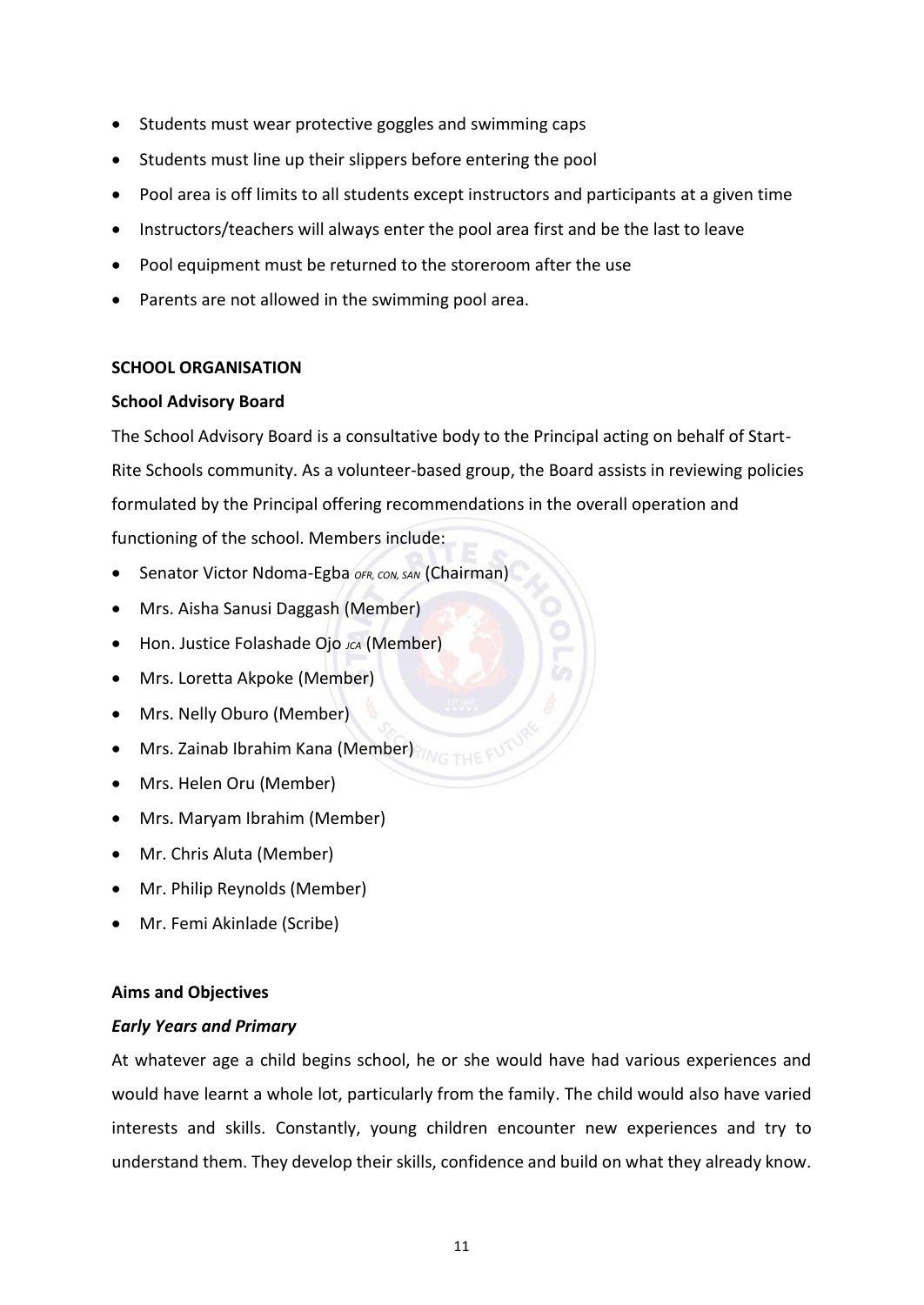Children learn in different ways and deepen their understanding by playing, talking, observing, planning, questioning, experimenting, testing, repeating, reflecting and responding to adults and each other. Our aim is to give planned learning experiences, taking into consideration the child's needs and achievements.

The curriculum aims to meet each child's needs in the following areas:

- **Personal, social and emotional well-being:** Ensuring that the child's experiences are pleasant and providing opportunities for each child to develop self-image and self-esteem.
- **Positive attitudes and dispositions towards their learning:** Encouraging enthusiasm for knowledge and learning.
- **Social skills:** Enabling each child to learn to cooperate and work harmoniously together with, or alongside each other. Also encouraging students to listen to each other.
- **Attention skills and persistence:** Developing each child's ability to concentrate on their own work, play or on group tasks.
- **Language and communication:** Providing opportunities for all students to talk and communicate in a wide range of situations and responding to the teacher/each other. Also practicing and extending vocabulary, communication and listening skills.
- **Reading and writing:** Exposing the students to opportunities to explore, enjoy, use words and text in a broad range of contexts and to experience a rich variety of books.

#### *Secondary School*

Though STEM subjects open many doors in our ever-changing world, value and appreciation of the Arts in all their forms can enrich our lives and inspire us. Therefore, rather than teach STEM we teach STEAM (Science, Technology, Engineering, Arts and Mathematics). Our overarching objective is to develop the whole student, building moral, ethical and hardworking leaders capable of facing the challenges of the 21st Century successfully by training the head, hand, and heart. A primary focus is that of Character and Leadership Education. This is provided to assist the students in developing good moral attributes and excellent ethical values. When students appreciate and demonstrate these pillars of character, they affect the school ethos and build a favourable climate that will enhance students learning.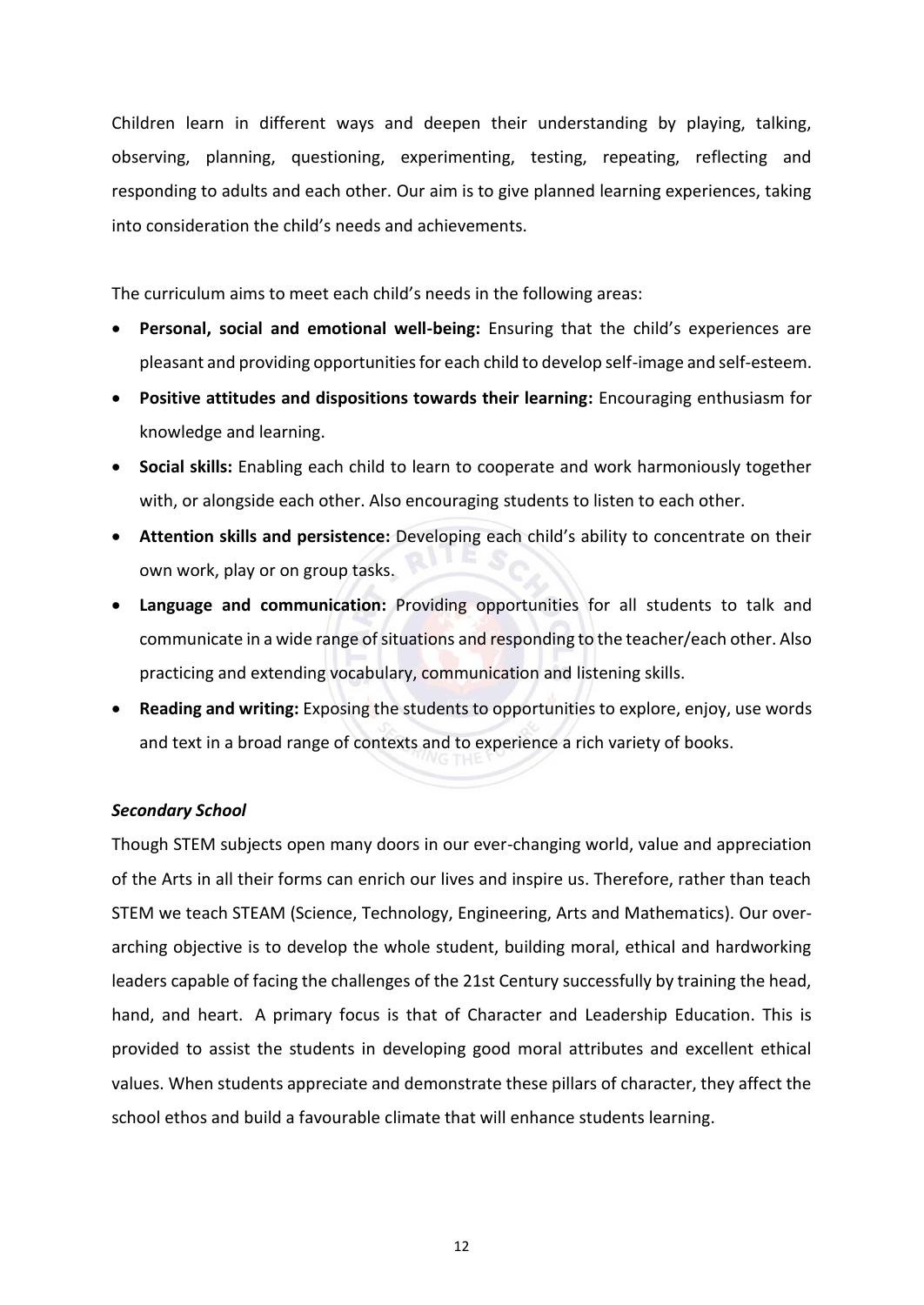To complement classroom learning, we have a variety of field trips and leadership training. Our aim in education is to produce a fully rounded person, someone who not only gets excellent grades, but has them upheld by the best values and can implement them through their self-confidence and the ability to lead and inspire others, and who will go on to become an exceptional individual.

#### <span id="page-15-0"></span>**Registration Arrangements**

New students are expected to have the following in their files as part of the registration process:

- Photocopy of Birth Certificate (Original must be presented with the copy for sighting)
- Photocopy of International Passport (Original must be presented with the copy for sighting)
- 2 Passport-sized photos (name, date and signature on the reverse)
- Photocopy of the child(s) up-to-date immunisation record
- Photocopy of child(s) last school report (The original must be presented with the copy for sighting)
- A copy of the issued admission letter

#### <span id="page-15-1"></span>**Induction Arrangements**

New students are given a warm welcome at Start-Rite Schools. An induction programme is organised to help them connect with members of our happy learning community and inculcate in them the vision, mission and culture of Start-Rite Schools. This enables them build bonds with other students and faculty members.

#### <span id="page-15-2"></span>**Activities**

At Start-Rite Schools there are fun-filled activities and events for both parents and students such as: National Day, Sallah Assembly, United Nations Day, Colour Days and Christmas Carol Concert in the First Term. Charity Week, Swimming Competition and Biannual Inter-House Sports Day usually take place in the Second Term. Excursions, Teacher's Day Off, Prize Giving day and End of School Year Party take place in the Third Term.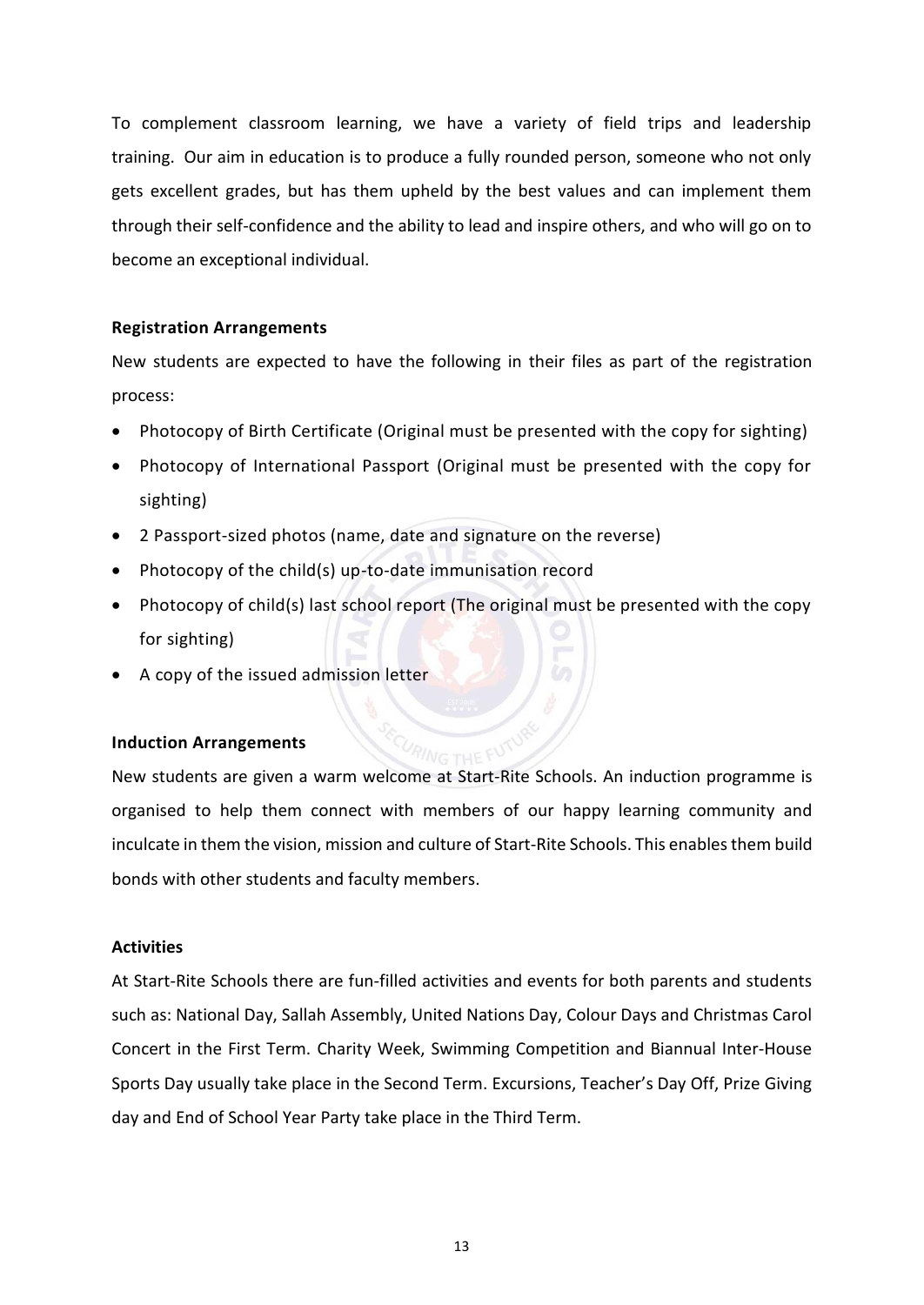Dates for these events and all holidays in Start-Rite Schools are included in the Calendar, which is issued by the school at the beginning of the term. We will also keep you regularly informed of all events and activities through our regular correspondence, bulk SMS and newsletters.

At Start-Rite Schools, we try to make learning as much fun and as interesting as possible, while still adhering to the Curriculum. We invite you to take part in all school activities and hope that you and your child will enjoy them.

#### <span id="page-16-0"></span>**Extracurricular Activities**

With regard to extra-curricular activities, a list of clubs is published on the notice board and will be made available for you and your child to choose from. Extracurricular activities at Start-Rite Schools promote intellectual curiosity, creativity, compassion, and a strong work ethic among other things. By doing extracurricular activities, your child can expand his/her social circle, develop new skills, and become a better problem solver. In choosing extracurricular activities for your child, consider his/her interest and evaluate his/her strengths and weaknesses. Also do well not to overschedule your child with extracurricular activities. This is to afford the child some free time to relax and recharge.

#### <span id="page-16-1"></span>**Communication**

You can keep abreast of your child's progress at Start-Rite Schools through the **Homework/ Communication Book**. It is sent in a book folder, along with your child's homework daily with reminders, remarks or requests from the school regarding your child and his/her work.

Please feel free to send any remarks, comments or questions you may have, and any information you may wish to convey in this file for the attention of the teacher. The School Principal and other Principal Officers are also available to see you in person for any observations or concerns you may have. Please do not hesitate to do so, as your concerns are also our concerns.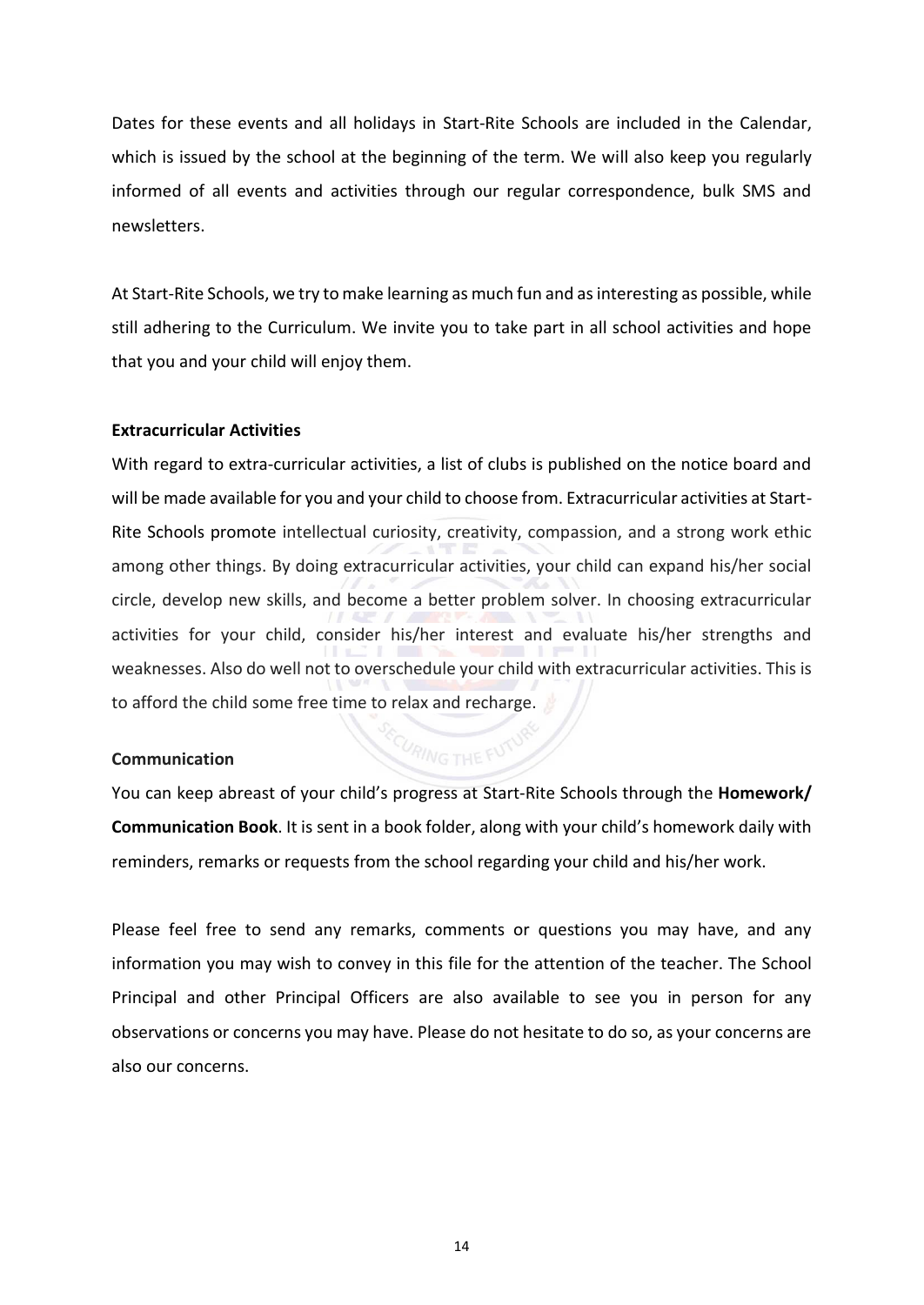#### <span id="page-17-0"></span>**SITE SAFETY AND ADMINISTRATION**

#### <span id="page-17-1"></span>**Drop Off**

- The school gate will be open from 7:00 a.m. when there are members of staff at the school gate waiting to welcome students to school. Kindly bear in mind that school activities commence at 7.30 a.m. prompt every morning. Students are therefore expected to be at school by 7.30 a.m. every day. The school gate will be locked unconditionally at 8.30 a.m., and students who are late for school will be barred entry into the premises. Each student has a 3-time pardon for lateness, should they exceed the stipulated number of pardons, they will not be allowed entry into the school gate after it is locked at 8.30 a.m. If students are ill, they are expected to be kept at home. Appeals to management for students to be allowed entry into the premises when late, will not be entertained. Parents who decide to go into the premises in the morning, to settle administrative matters, or see the class teacher must be sure to leave the premises before the school gate is locked at 8.30 a.m.
- Please be guided by the guards when parking.

#### <span id="page-17-2"></span>**Collection**

- Every family after admission is issued a pickup card. Persons designated to pick up the students are therefore expected to come along with the cards visibly displayed. Please be informed that **the school will only allow adults with the cards to pick up students from the school**. The pickup card is the responsibility of the parent/s. **Kindly ensure that the cards are given only to persons you can absolutely trust to pick up your children.**
- Start-Rite Schools will not be liable for accidents that occur after adults who have presented the pickup cards, have collected a child(ren).
- The school day ends for the Early Years students at 1.00 p.m. For the Primary Years students, it ends at 2.15 p.m. (Lower Primary) and 3:15 p.m. (Upper Primary). For Secondary, school ends at 3.30 p.m. Parents are expected to pick up their children at the appropriate time.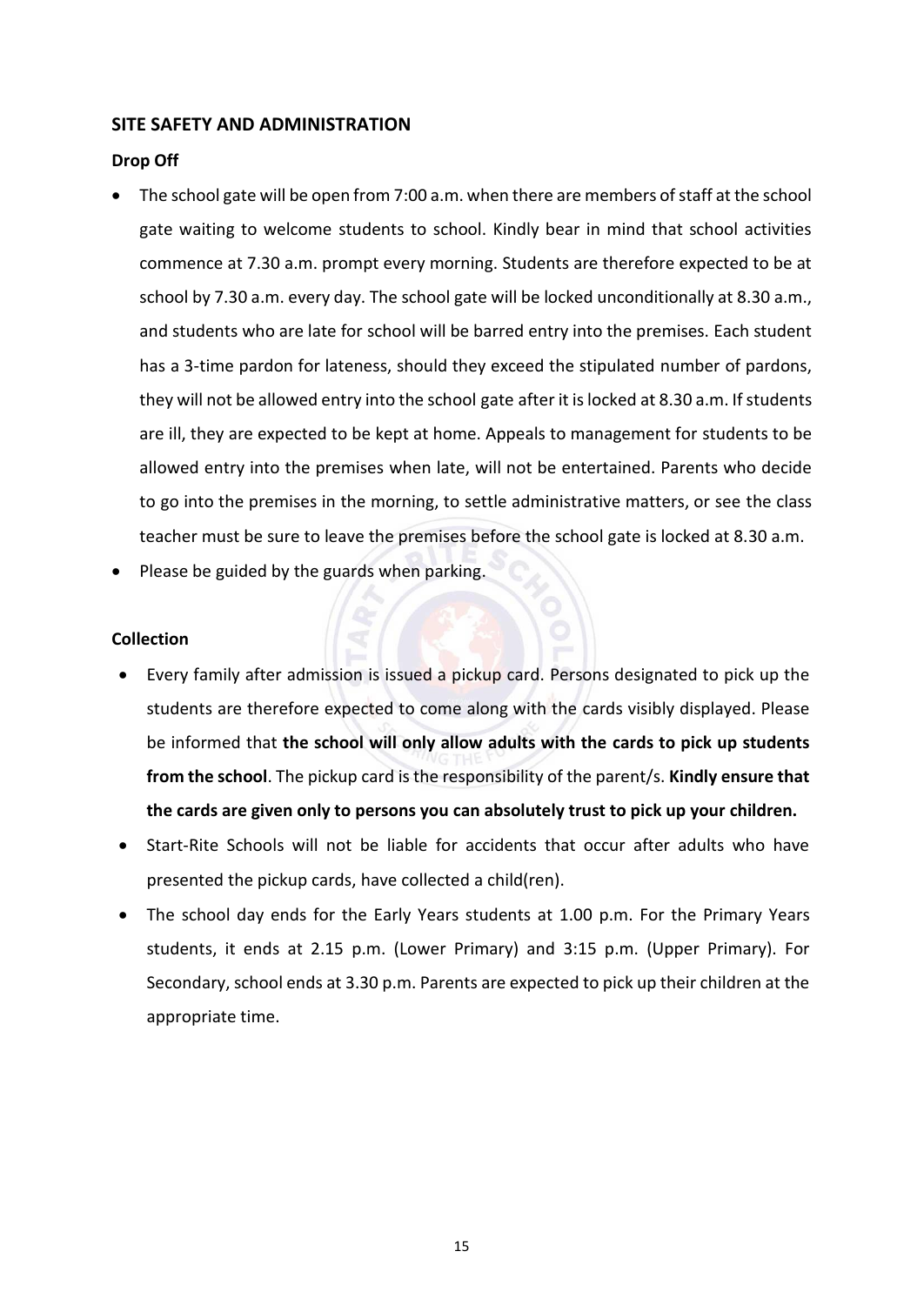#### <span id="page-18-0"></span>**Absence**

Parents are required to inform the school in writing as to when their child is going on leave with them or is leaving the school permanently. All students must be present in class before half term.

#### <span id="page-18-1"></span>**Student Attendance and Punctuality**

Regular attendance and a good record of punctuality are essential foundations for an effective learning and teaching environment in which every student can thrive. Good attendance is fundamental to sound academic and social progress and development. Not surprisingly, educational research shows a close correlation between good attendance and attainment. In an increasingly competitive world of work, the school values attendance as well as punctuality, as it develops patterns of behaviour important for personal and professional success later in life. Whilst we would like to expect a 100% attendance rate, the school recognises that on occasion, a child will be absent for medical reasons or other exceptional circumstances such as family illness or bereavement.

- Non-school sporting absences will be authorised with the appropriate supporting documentation. However, these still count as an absence against attendance.
- School sporting absences and Nigerian National exams (and those examinations recognised formally by other countries' governments) will be marked as offsite education. However, no prior study leave will be granted for examination revision purposes. Attendance at or below 94.99% will result in a letter home and parents may be asked to come in for a meeting to discuss ways in which we can improve attendance.
- Students whose attendance levels drop below 90% will not be authorised to take additional time off school for non-compulsory travel or family commitments. Any absence not sanctioned by the school will be recorded as an unauthorised absence.

#### <span id="page-18-2"></span>**Prayers**

• At Start-Rite School, we believe it is important that students are nurtured to have a sense and belief in a Higher Power. We will therefore pray every morning at Assembly. We also believe in building strong patriots; so the students will also sing the National Anthem and recite the pledge every morning at assembly.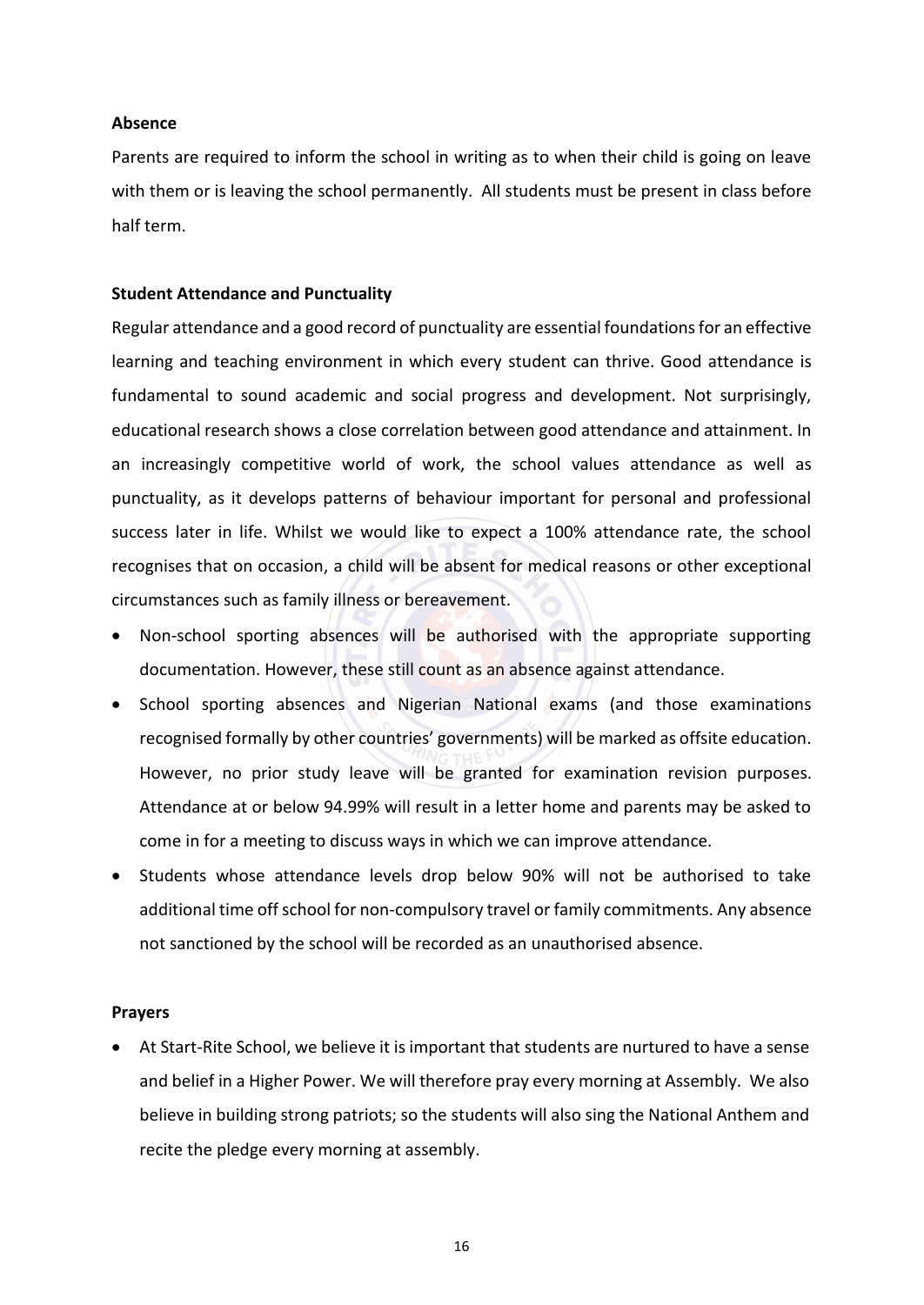#### <span id="page-19-0"></span>**Emergencies**

- In the event of an emergency, students whose parents consent to the school taking their children to the nearest certified hospital will be rushed there by our School Clinic.
- All sick students **MUST** be kept at home and not brought to school.

#### <span id="page-19-1"></span>**School Cancellation**

In the event of emergency closure, the school will contact all parents by bulk (SMS) text and/or e-mail. This information will also be displayed on our school website home page.

#### <span id="page-19-2"></span>**Parent-Teacher Meetings and Reports**

Parents are always welcome to arrange meetings at school, and likewise, the school may initiate a meeting with parents at any time during the year. It is requested that 24 hours' notice be given when making appointments. There are two parent-teacher meetings for each year group throughout the year as well as grade and written reports. As part of our Home School Agreement, it is the expectation that parents attend parent-teacher meetings.

#### **School Policy on Birthdays**

Parents may wish to celebrate their child's birthday at school, but are under no compulsion to do so. If Parents so decide to celebrate the day, the celebration must be limited to the given student's class.

Party packs are not allowed, but Parents may make provision only for a Birthday cake and non-fizzy, non-bottled drinks, which will be shared only during the break period by the student and his/her classmates. The duration of the break period is thirty minutes long; and all class pictures will be taken then. It's a special day for the birthday child, so he/she is allowed to wear a birthday dress on the given day. **Students are also encouraged to donate a book to the class library on their birthdays**.

**NB:** All items for the party must be brought in the morning when the student is dropped off, to avoid disrupting regular school activities.

If you wish to have pictures taken, please remember to leave a camera with the teacher or you can book the School Photographer in advance (Miss Ada: 07066882375).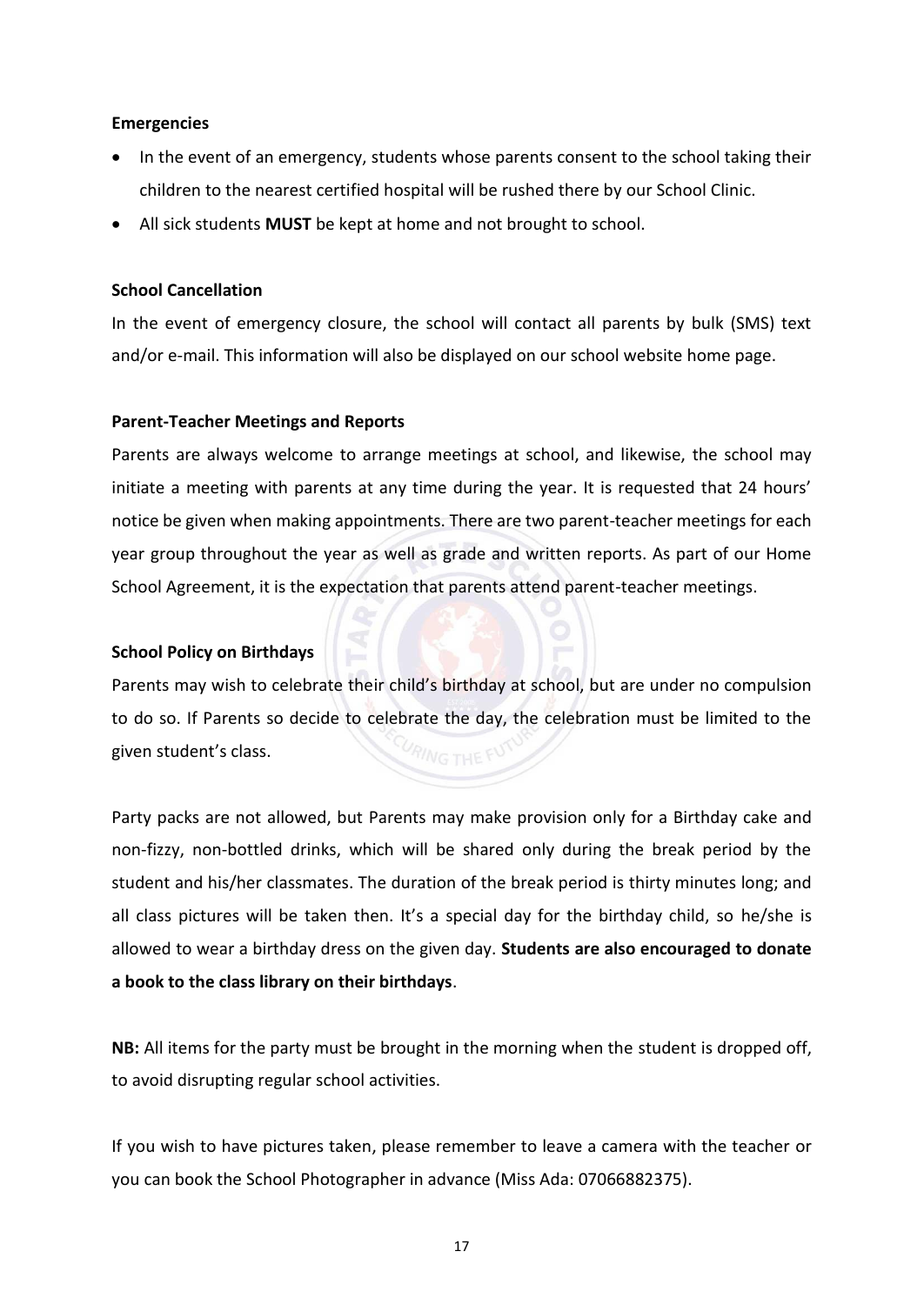The school DOES NOT allow:

- External photographers
- Siblings from outside the school.
- Play equipment, decorations, special toys or entertainment brought to the school

#### <span id="page-20-0"></span>**Photography Policy**

From time to time we may take photographs of school activities which may involve students (and parents) at our school. These images may be used on our school website, school yearbook, in other printed publications that we produce, or on project display boards in school. We may also make video or webcam recordings for school-to-school conferences, monitoring or other educational use.

Occasionally our school may be visited by the media who will take photographs or film footage of events, or to celebrate a particular achievement. Students (and parents) will often appear in these images, which may appear in local or national newspapers or on televised programmes.

As you know photography is a powerful learning tool and forms an exciting record of work and events. We use photographs for assessment purposes and students are also encouraged to take digital images for special projects and ICT work.

Start-Rite Schools Photography Policy is as follows:

- The school does not allow private photographers on the school premises. Only the school photographers or approved media partners may take photographs and videos.
- Photographs/video footage may be used in the School Yearbook, on the school website, on the school's social media pages, for promotional materials and other printed or media productions for the school.
- Parents should be aware that other parents may take photographs at school events which may include their children.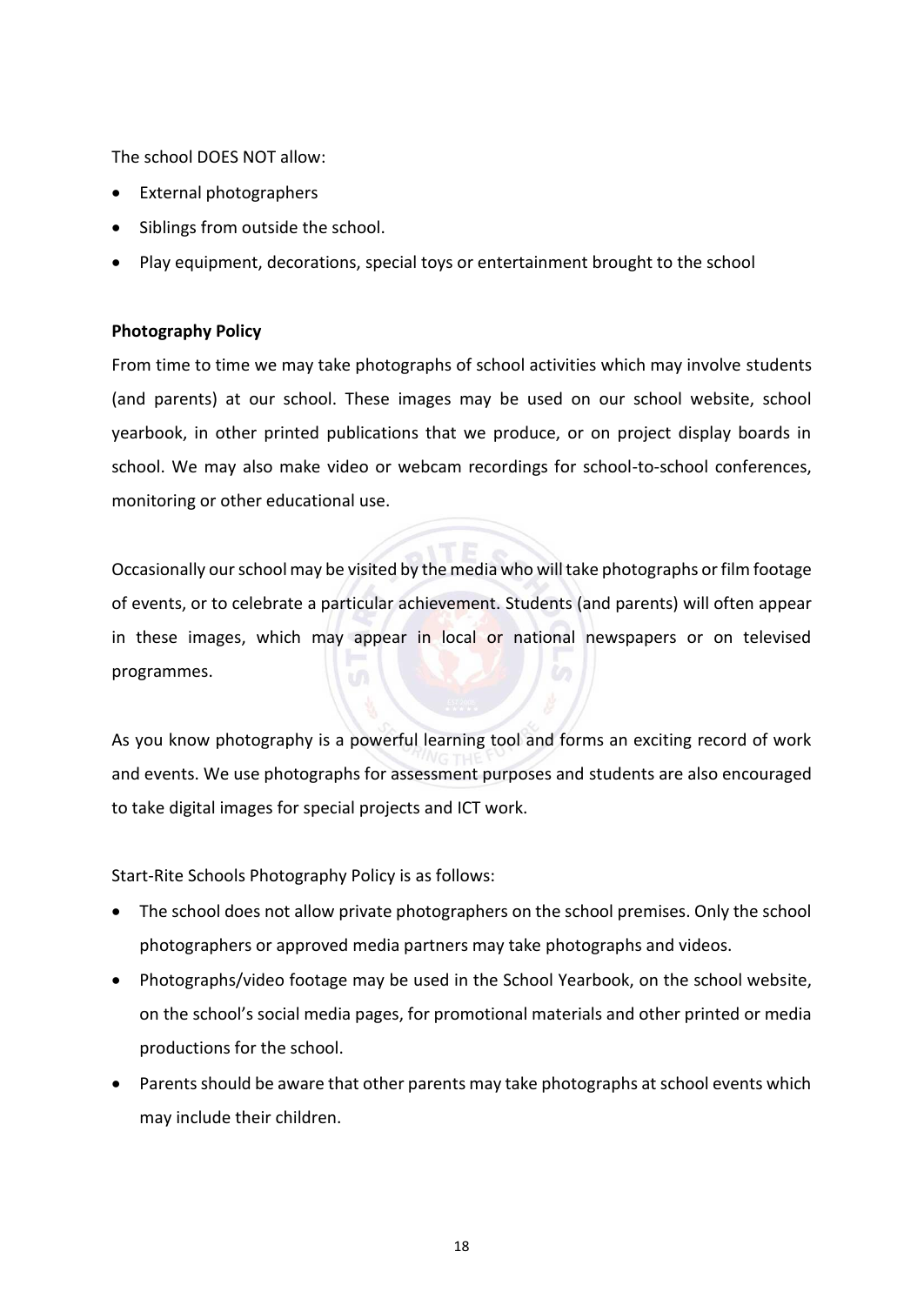- The school will not include personal addresses, e-mail addresses or telephone numbers on video, on our website, in our school prospectus or in other printed publications.
- We may include pictures of students and teachers that have been drawn by students.
- We may use group or class photographs or footage with very general labels, such as 'a science lesson'.
- We will only use images of students who are suitably dressed.
- Embarrassing or distressing images will not be used.
- The school regularly reviews its archives and deletes unwanted images/video footage.

#### <span id="page-21-0"></span>**First Aid Policy**

The aims of our First Aid Policy are to:

- Ensure the health and safety of all staff, pupils and visitors
- Ensure that staff and management are aware of their responsibilities with regards to health and safety
- Provide a framework for responding to an incident and recording and reporting the outcomes

#### <span id="page-21-1"></span>**Legislation and Guidance**

This policy is based on the [Statutory Framework for the Early Years Foundation Stage,](https://www.gov.uk/government/uploads/system/uploads/attachment_data/file/596629/EYFS_STATUTORY_FRAMEWORK_2017.pdf) advice from the Department for Education on [First Aid in Schools](https://www.gov.uk/government/publications/first-aid-in-schools) and [Health and Safety in Schools,](https://www.gov.uk/government/publications/health-and-safety-advice-for-schools) and the following International legislation for best practice:

- [The Health and Safety \(First Aid\) Regulations 1981,](http://www.legislation.gov.uk/uksi/1981/917/regulation/3/made) which state that employers must provide adequate and appropriate equipment and facilities to enable first aid to be administered to employees, and qualified first aid personnel
- [The Management of Health and Safety at Work Regulations 1992,](http://www.legislation.gov.uk/uksi/1992/2051/regulation/3/made) which require employers to assess the risks to the health and safety of their employees
- [The Management of Health and Safety at Work Regulations 1999,](http://www.legislation.gov.uk/uksi/1999/3242/contents/made) which require employers to carry out risk assessments, plan to implement necessary measures, and arrange for appropriate information and training.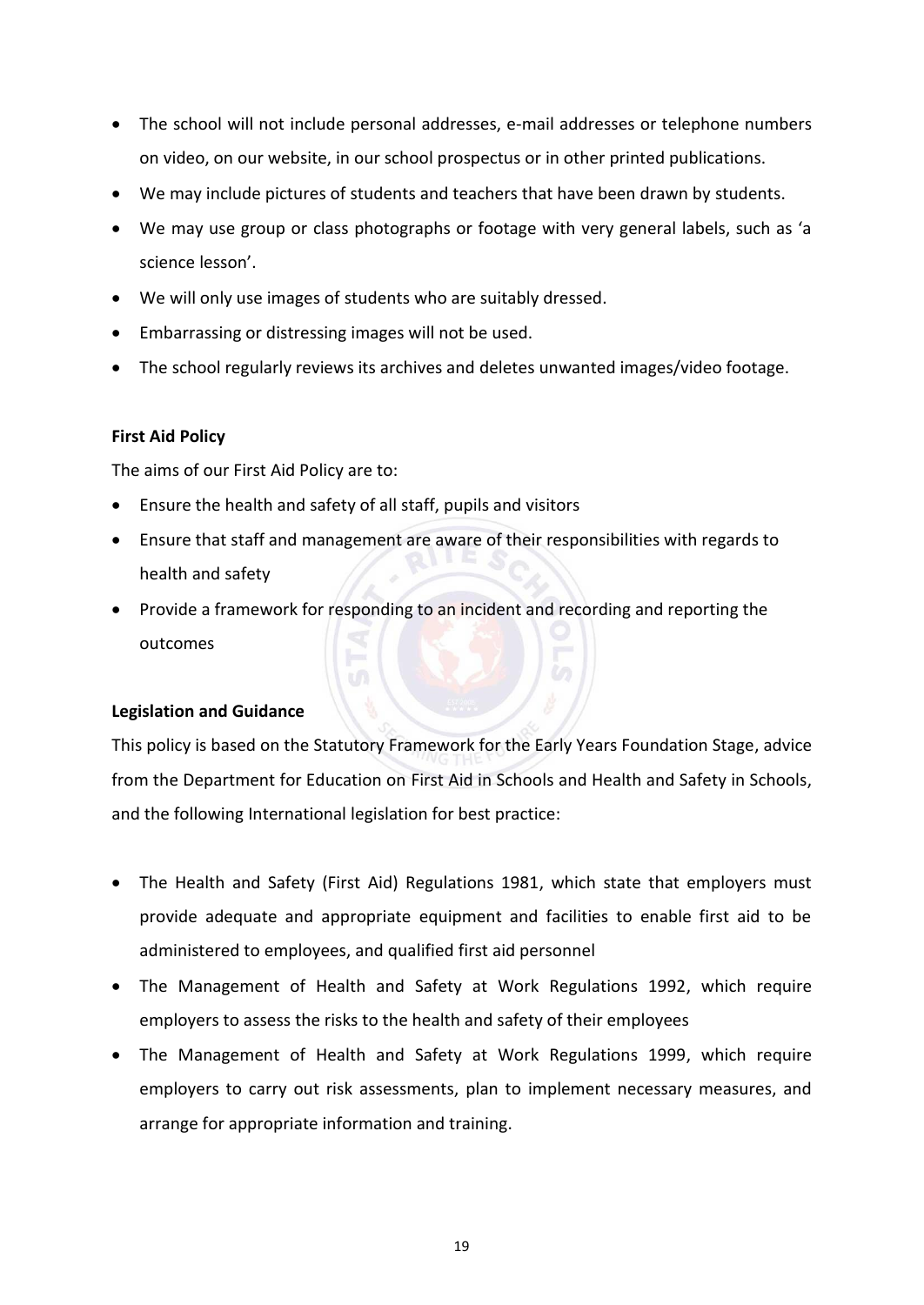- [The Reporting of Injuries, Diseases and Dangerous Occurrences Regulations \(RIDDOR\)](http://www.legislation.gov.uk/uksi/2013/1471/schedule/1/paragraph/1/made)  [2013,](http://www.legislation.gov.uk/uksi/2013/1471/schedule/1/paragraph/1/made)
- We must report any unscheduled dangers or occurrences to local authorities for the safety of all.
- [The Education \(Independent School Standards\) Regulations 2014,](http://www.legislation.gov.uk/uksi/2014/3283/schedule/made) which require that suitable space is provided to cater for the medical and therapy needs of pupils

#### <span id="page-22-0"></span>**Roles and responsibilities**

At Start-Rite Schools, we will have a suitably qualified person in Paediatric First Aid at all times in our Early Years Section, as well as qualified first aiders on all trips and in school sessions. We run a Medical Centre, with full a time Nurse (appointed person).

#### **Appointed person(s) and first aiders**

The school's appointed person is the Nurse. The Nurse is responsible for:

- Taking charge when someone is injured or becomes ill.
- Ensuring there is an adequate supply of medical materials in first aid kits and replenishing the contents of these kits.
- Ensuring that an ambulance or other professional medical help is summoned when appropriate, as well as on stand-by at sports tournaments. It is the Physical Education Department's responsibility to inform the Nurse of such tournaments.

First aiders are externally trained and qualified to carry out their role and are responsible for:

- Acting as first responders to any incidents; they will assess the situation where there is an injured or ill person and provide immediate and appropriate treatment.
- Sending pupils to the medical centre to recover, or in the absence of the Nurse, with the agreement of Heads of School, ringing parents to collect students, where necessary.
- Filling in an accident report on the same day, or as soon as is reasonably practicable, after an incident. These forms are available in the Medical Office as well as secretarial offices.
- Keeping their contact details up to date.

Our school's appointed person (The Nurse) and names of other First Aiders will be displayed prominently around the school.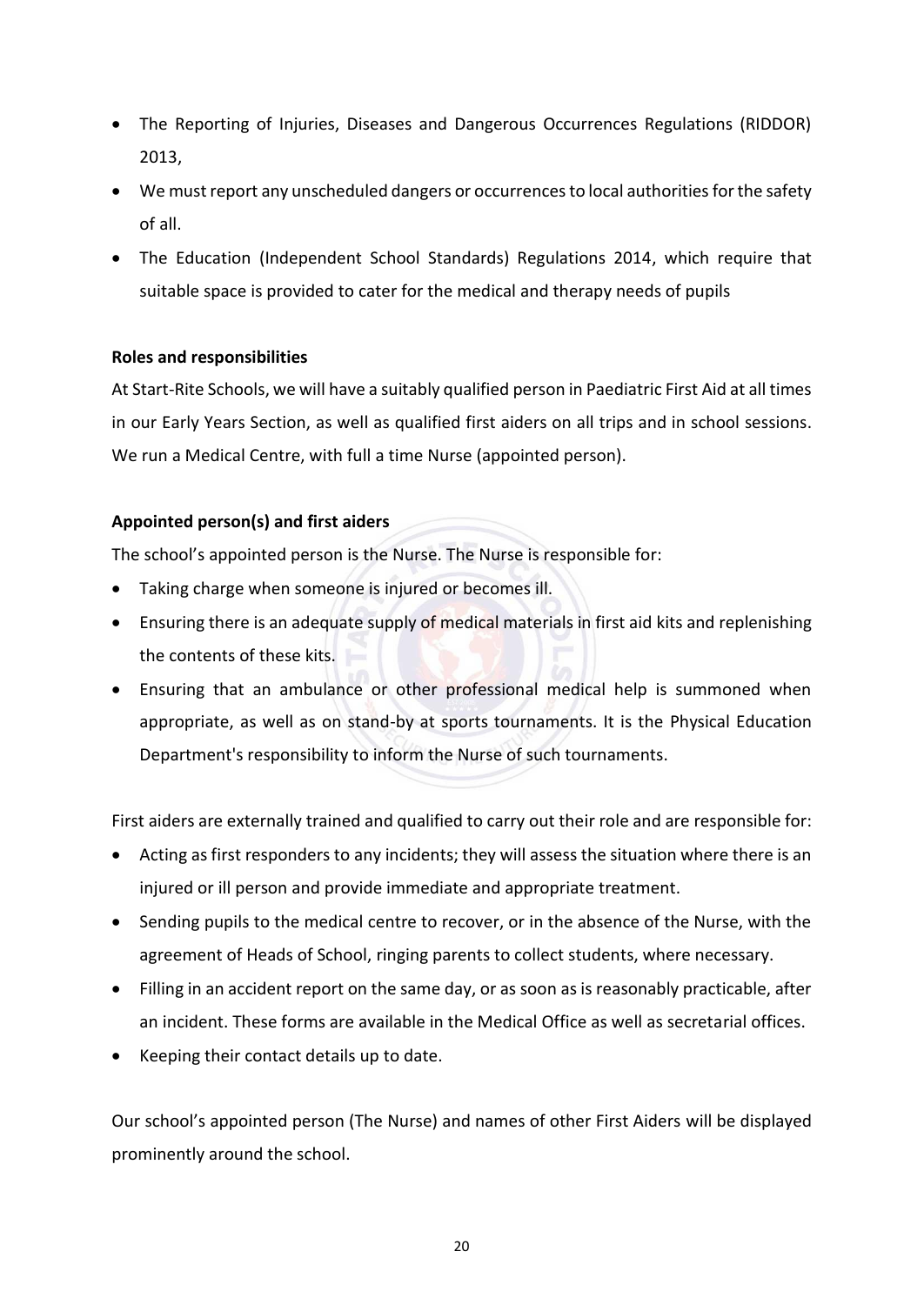The Advisory Board has ultimate responsibility for health and safety matters in the school, but delegates responsibility for the strategic management of such matters to the Principal and Health and Safety Committee. Day to day operational matters and day-to-day tasks are the responsibility of Heads of school and in fact all staff members.

#### **The Principal**

The Principal and Heads of School are responsible for the implementation of this policy, including:

- Ensuring that an appropriate number of appointed persons and/or trained first aid personnel are present in the school at all times students are present
- Ensuring that first aiders have appropriate qualifications, keep training up to date and remain competent to perform their role
- Ensuring all staff are aware of first aid procedures
- Ensuring appropriate risk assessments are completed and measures are put in place
- Ensuring that adequate space is available for catering to the medical needs of pupils
- Reporting specified incidents to the Authorities when necessary (e.g., outbreaks of infectious diseases)

#### **Staff**

School staff are responsible for:

- Ensuring they follow first aid procedures
- Ensuring they know who the first aiders in school are

l-

- Completing accident reports for all incidents they attend to where a first aider/appointed person is not called, or is unable to attend for any reason
- Informing the headteacher or their manager of any specific health conditions, "near misses" or first aid needs

#### <span id="page-23-0"></span>**First Aid procedures**

#### *In-school procedures*

In the event of an accident resulting in injury:

• The closest member of staff present will assess the seriousness of the injury and seek the assistance of the Nurse or a qualified first aider, who will provide the required first aid treatment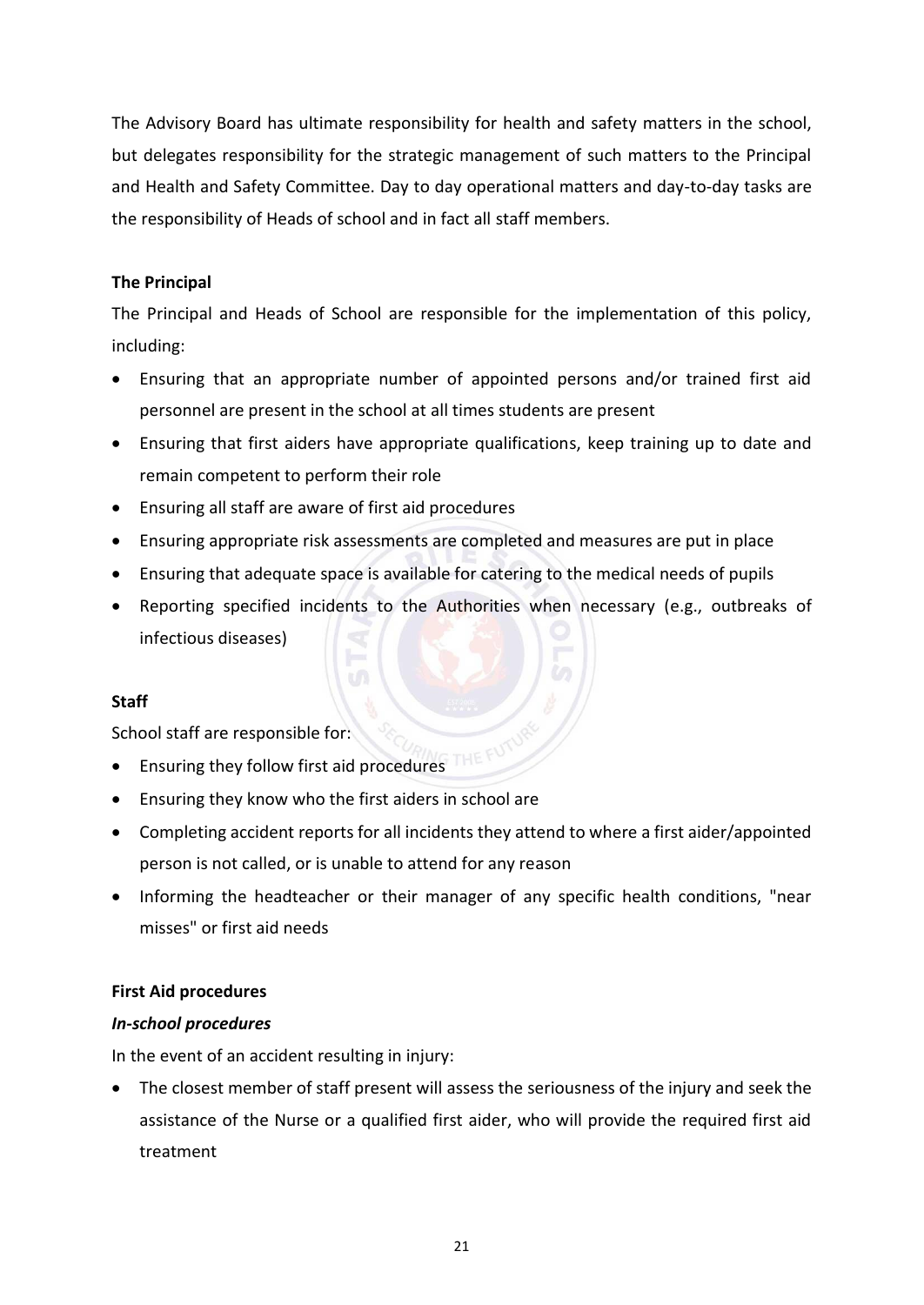- The first aider, if called, will assess the injury and decide if further assistance is needed from a colleague or the emergency services. They will remain on scene until help arrives
- The first aider will also decide whether the injured person should be moved or placed in a recovery position
- If the first aider judges that a pupil is too unwell to remain in school, parents will be contacted and asked to collect their child. Upon their arrival, the first aider will recommend next steps to the parents and provide them with a copy of the accident or incident report.
- If emergency services are called, the Nurse or Principal/delegate (usually the relationship manager), will contact parents immediately.
- The first aider/relevant member of staff who saw the injury / incident, will complete an accident report form on the same day, or as soon as is reasonably practical after an incident resulting in an injury.

#### *Off-site procedures*

When taking pupils off the school premises, staff will ensure they always have the following:

- A school mobile phone
- A portable first aid kit
- Information about the specific medical needs of pupils (copies available from the Nurse)
- Parents' up-to-date contact details, with additional emergency contact number

Risk assessments will be completed by the trip leader prior to any educational visit that necessitates taking pupils off school premises, (or request that the company / host provides such risk assessment if no pre-visit can be made (e.g. overseas cultural trip)

There will always be at least one first aider with a current paediatric first aid certificate on school trips and visits, as required by the statutory framework for the Early Years Foundation Stage.

There will always be at least one first aider on school trips and visits.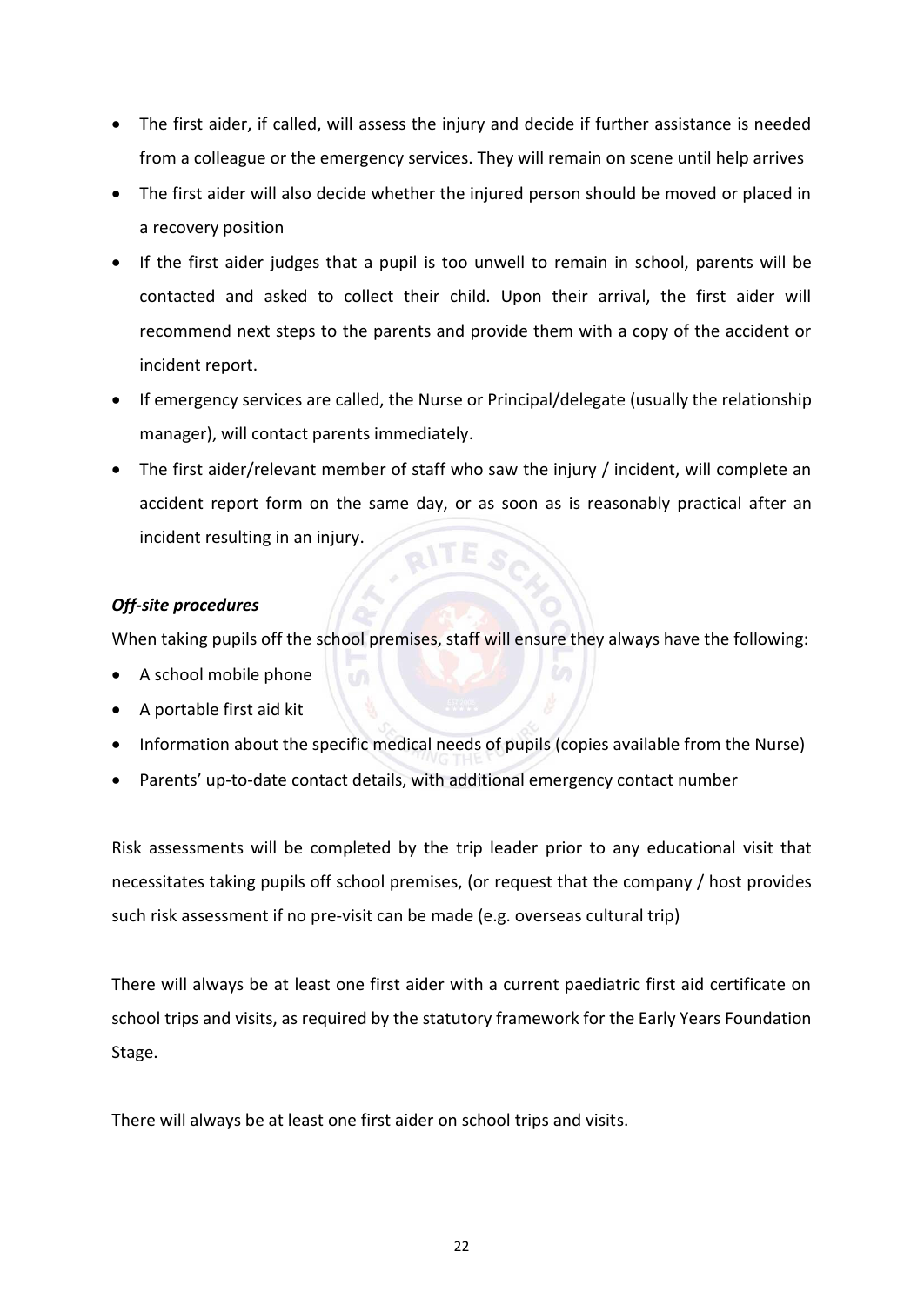#### <span id="page-25-0"></span>**First Aid equipment**

A typical first aid kit in our school will include the following:

- A leaflet with general first aid advice
- Regular and large bandages
- Eye pad bandages
- Triangular bandages
- Adhesive tape
- Safety pins
- Disposable gloves
- Antiseptic wipes
- Plasters of assorted sizes
- Scissors
- Cold compresses
- Burns dressings

No medication is kept in first aid kits.

#### **First aid kits are stored in:**

- The medical room
- Security
- Reception (at the desk)
- Boiler and generator rooms, along with maintenance area
- All science labs
- Early Years
- The school kitchens
- School vehicles
- PE Centre
- Main Secretarial offices

#### <span id="page-25-1"></span>**Record-keeping and reporting**

#### **First aid and accident record book**

• An accident form will be completed by the first aider/relevant member of staff on the same day or as soon as possible after an incident resulting in an injury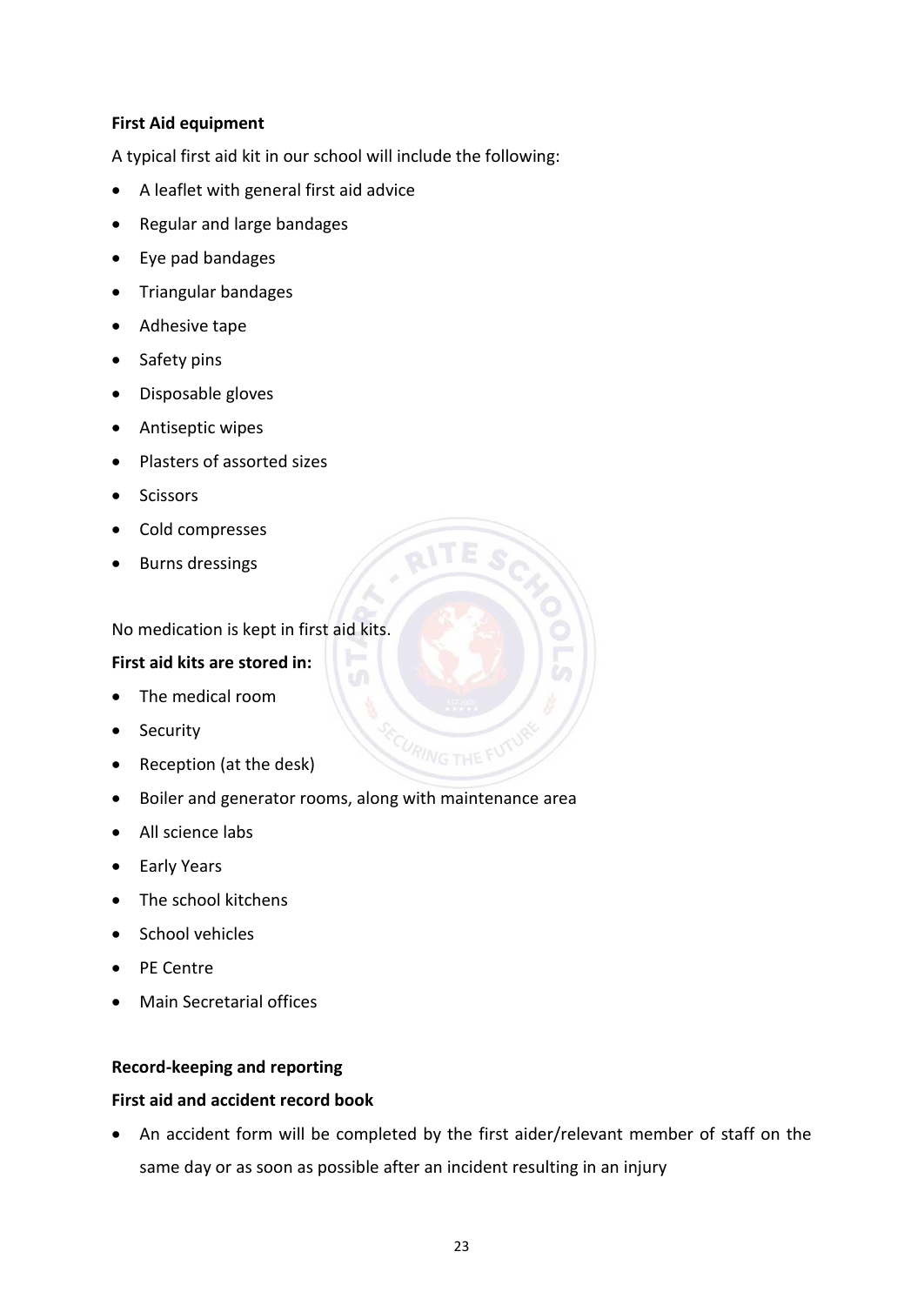- As much detail as possible should be supplied when reporting an accident, including all of the information included in the accident form
- A copy of the accident report form should be handed to the relevant Section Leader or Head of Key Stage, for inclusion in the pupil's educational record by the medical office (as well as logging a copy).
- Records held in the first aid and accident book will be retained by the school for a minimum of 3 years, in accordance with best practice and UK guidance.

#### **Reporting to External Bodies as Required**

The Nurse and Principal will keep a record of any accident which results in a reportable injury, disease, or dangerous occurrence as defined in the RIDDOR 2013 legislation (regulations 4, 5, 6 and 7) or Nigerian national Law (if different), within 10 days of the incident, or as stipulated by any changes in Nigerian law. Reportable injuries, diseases or dangerous occurrences include:

- Death
- Specified injuries, which are:
	- **EXECUTE:** Fractures, other than to fingers, thumbs, and toes
	- Amputations
	- Any injury likely to lead to permanent loss of sight or reduction in sight
	- Any crush injury to the head or torso causing damage to the brain or internal organs
	- Serious burns (including scalding)
	- Any scalping requiring hospital treatment
	- Any loss of consciousness caused by head injury or asphyxia
	- Any other injury arising from working in an enclosed space which leads to hypothermia or heat-induced illness, or requires resuscitation or admittance to hospital for more than 24 hours
- Injuries where an employee is away from work or unable to perform their normal work duties for more than 7 consecutive days (not including the day of the incident)
- Where an accident leads to someone being taken to hospital
- Near-miss events that do not result in an injury, but could have done. Examples of nearmiss events relevant to schools include, but are not limited to: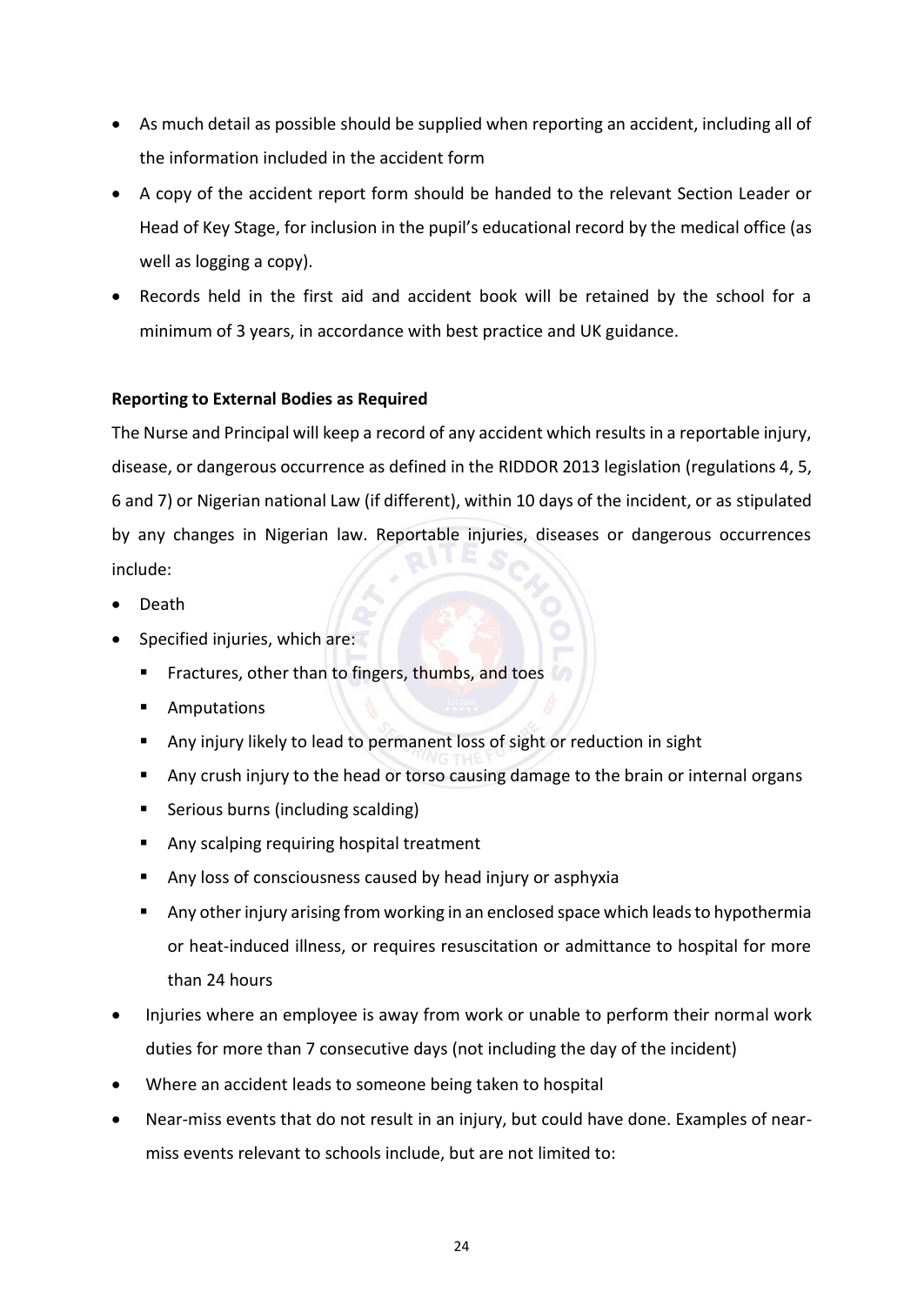- The collapse or failure of load-bearing parts of lifts and lifting equipment
- The accidental release of a biological agent likely to cause severe human illness
- **The accidental release or escape of any substance that may cause a serious injury or** damage to health
- An electrical short circuit or overload causing a fire or explosion

#### **Notifying parents**

The Nurse or a member of admin will inform parents of any accident or injury sustained by a student as well as notification of any first aid treatment given, on the same day, and as soon as possible. The Nurse must always inform the relevant School Section Head as well as Principal, of Head injuries and anything necessitating that a child goes home, or to an office/hospital.

## **Reporting to Internal Child Protection Leads, Outside Agencies and possibly child protection agencies**

The Nurse/Head of Compliance will notify the relevant Ministry/Authorities of any serious accident, illness or injury to, or death of, a pupil while in the school's care. This will happen as soon as is reasonably practicable. If there are any suspicious circumstances of an injury in school or at home, please contact the relevant child protection Lead.

The Principal will also notify the all relevant parties of any serious accident or injury to, or the death of, a pupil while in the school's care.

#### <span id="page-27-0"></span>**Training**

Designated School staff are able to take first aid training. This includes practical courses in Abuja, as well as Educare refresher courses (and other providers by negotiation).

Staff are encouraged to renew their first aid training when it is no longer valid.

#### <span id="page-27-1"></span>**Monitoring Arrangements**

This policy will be reviewed by the Health and Safety Committee every year, in the light of any changes in Nigerian law, or International best Practice.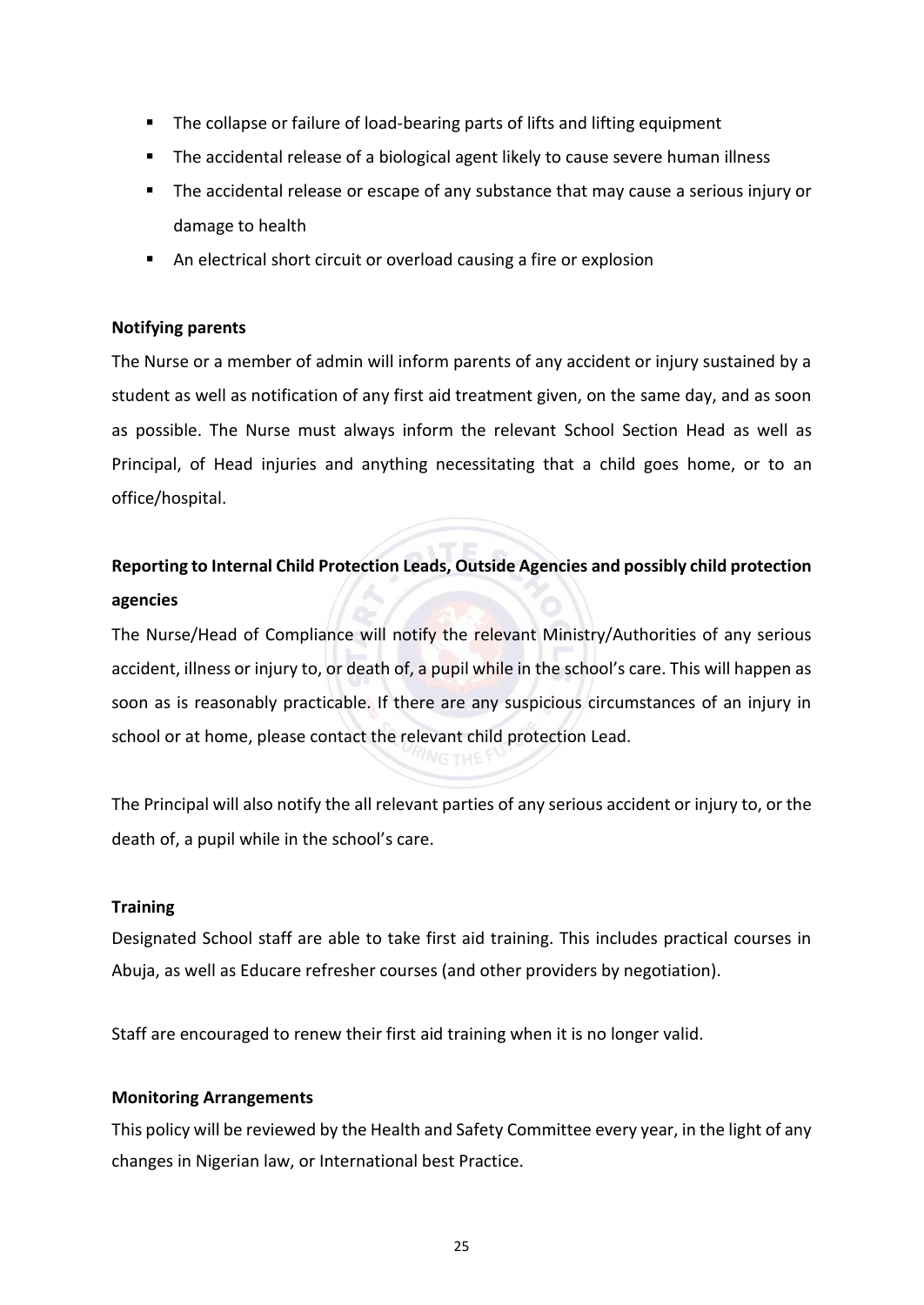#### **Storage of Medicines**

This will be only in the Nurse's office. Any other arrangements must be with full Parental authorisation and in the Nurse's full knowledge after consultation with the respective family. As a general rule, all medicines must be stored in the office, and dispensed by the Nurse.

#### **Spare EpiPens**

The School Nurse will make sure that EpiPens are available and staff trained to use them.

#### <span id="page-28-0"></span>**SAFEGUARDING**

#### <span id="page-28-1"></span>**Start-Rite Schools Child Protection Policy Statement**

Start Rite Schools is committed to protecting children from harm, promoting their wellbeing and ensuring a healthy and safe environment for them. All staff share this commitment and actively promote the wellbeing of the students. Our Child Protection Policy lays out our guidelines to:

- Protect children from abuse.
- Create an environment where children can thrive.

This policy is in line with the rights of a child according to the Constitution of the Federal Republic of Nigeria 1999 Chapter IV and the Child Rights Act 2003. Start-Rite also endorses the *United Nations Convention on the Rights of the Child*, to which Nigeria, is a signatory.

This policy applies to all staff, volunteers and contract staff working in the school.

#### **START-RITE SCHOOLS CHILD PROTECTION POLICY STATEMENT**

Start Rite Schools is committed to protecting children from harm and promoting their wellbeing. All staff are expected to share this commitment and actively promote the wellbeing of pupils.

• All staff should be conversant with this Child Protection Policy and should know the procedures for identifying and responding to any concerns about individual children.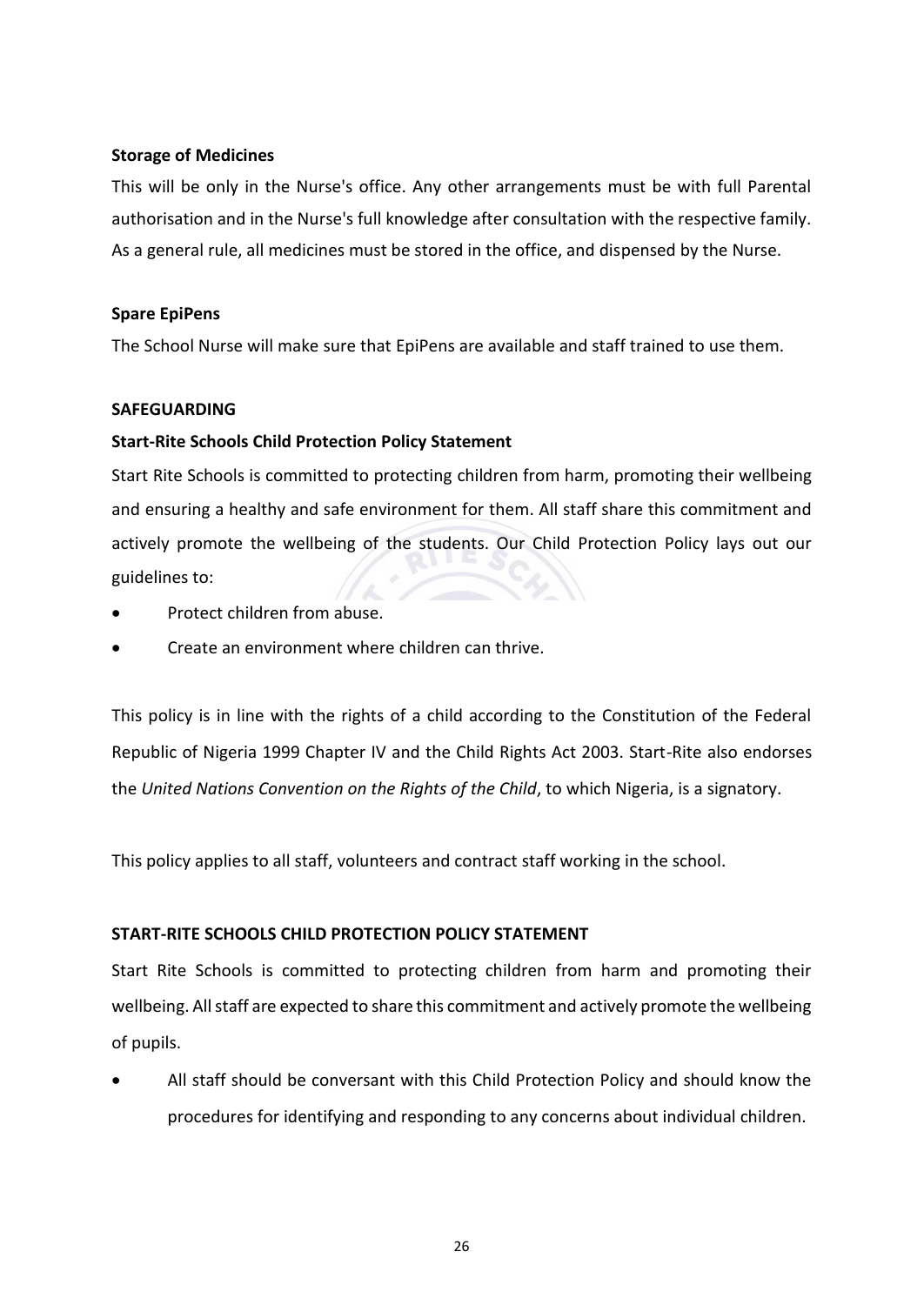- All staff and volunteers should be aware of the designated Child Protection Officer in the school, **Mr Philip Reynolds**. In the absence of Mr Reynolds, **Mr Femi Akinlade** will deputise in Secondary, **Mrs Christy Ekanem**, in Primary and Early Years.
- We will minimise risk to the children while on the school premises and on school trips in accordance with the school's Health and Safety Policy, Bullying and Recruitment Policy.
- Absences from school of more than one day will be investigated and recorded in the School Absence Book.
- We will regularly update our database with accurate, up-to-date information about pupils by sending update forms to parents for them to update the following details:
	- o Name and address of parents/guardians.
	- o Emergency contact details.
	- o Medical information.
	- o Details of people permitted to collect child from school.
	- o Name and contact details of child's doctor/hospital.

Information given will remain confidential and only be shared with staff who need it in order to support the child.

- Staff will expect good behaviour from pupils and will deal with misbehaviour in line with the school's disciplinary measures. No physical response to misconduct will be tolerated unless the pupil's behaviour has caused an immediate and serious threat to the well-being of others. In such cases a written report will be submitted to the Child Protection Officer, and the pupil's parents informed.
- Bullying will not be tolerated in the school and any reports of bullying and/or intolerance will be taken very seriously.
- Children will be kept safe online in accordance with the school's Internet Use Policy and Acceptable Use Policy.
- All staff will receive Child Protection training during their induction and every 3 years thereafter.
- Start-Rite Schools will carry out checks during the recruitment procedure to ensure that all adults working in the school are safe to do so.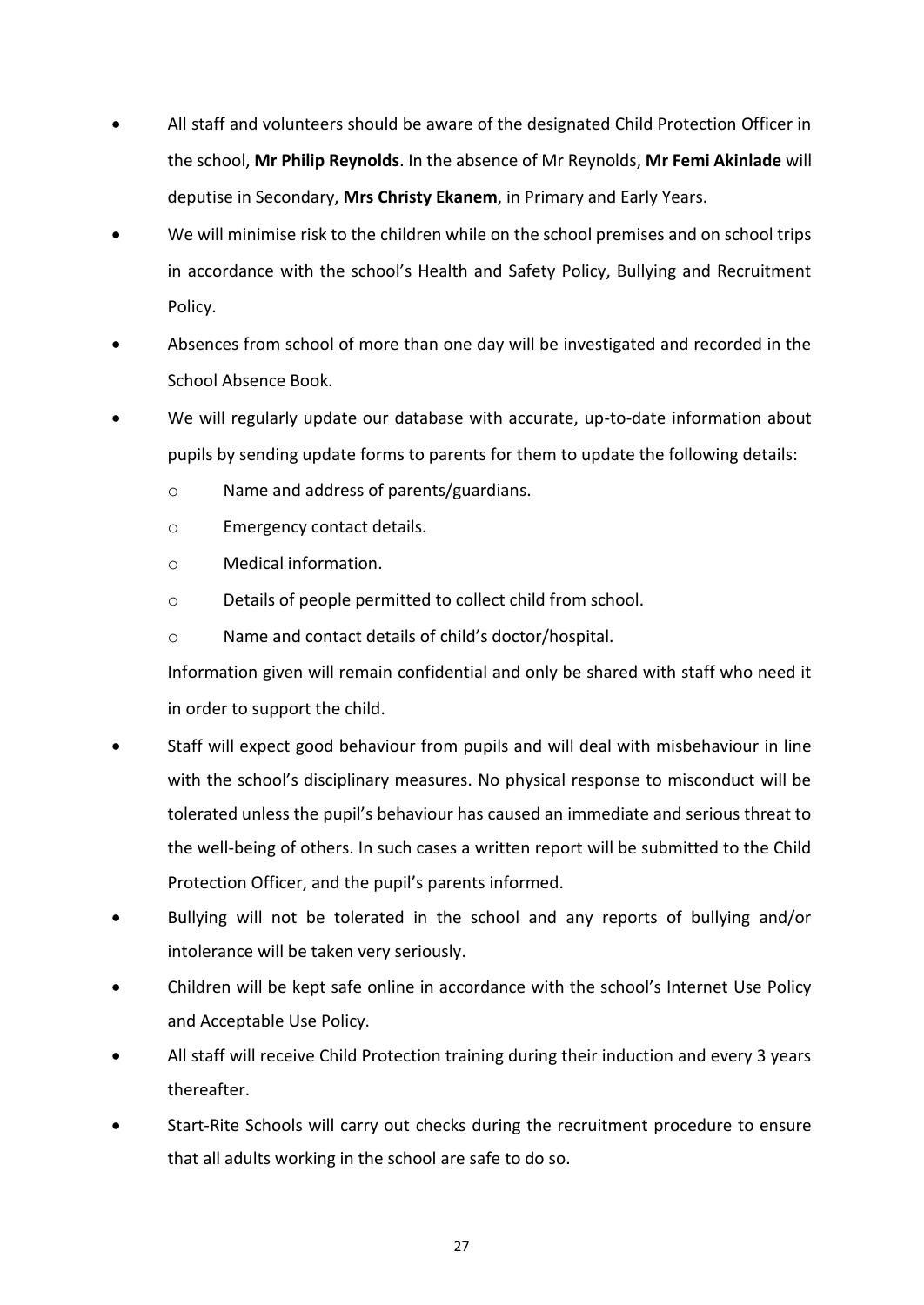- If a child raises a concern all members of staff should know how to:
	- o Listen to what the child is saying without interrupting or asking leading questions (questions that suggest an answer).
	- o Respect the child's right to privacy but not promise confidentiality.
	- o Reassure the child that he/she has done the right thing in telling.
	- o Explain to the child that in order to keep him/her safe from harm the information shared must be passed on.
	- o Report what has been said to the Child Protection Officer.
	- o Make a written record, as soon as possible and preserve any evidence (e.g. scribbled notes, text messages). The record should be signed, dated and kept securely by the Child Protection Officer.
- If a concern is raised, the Child Protection Officer should:
	- o Assess any urgent medical needs of the child.
	- o Assess whether the child has suffered or is at risk of significant harm.
	- $\circ$  Make a decision whether the matter should be discussed with the child's parents and whether a child protection referral is required.
	- o Keep a full written record of all the information received and detail reasons for any decisions made or any actions taken.

#### **TYPES AND SIGNS OF ABUSE**

Abuse is the maltreatment of a child. Abuse can be carried out by an adult or adults or by a child or children. Staff should be alert for any physical, emotional or behavioural signs of abuse. There are four types of abuse as detailed below:

#### *Physical Abuse*

Hitting, shaking, throwing, poisoning, burning or scalding, drowning, suffocating or otherwise causing bodily harm, deliberate fabrication or induction of illness in a child.

#### *Emotional Abuse*

Emotional abuse is the persistent emotional maltreatment of a child which can adversely affect the child's emotional development, including making a child feel worthless, unloved or unvalued. It may also include, age or developmentally inappropriate expectations, causing children to frequently feel frightened or not allowing a child to express his/her views. It is often an indicator of other types of abuse but can also occur alone.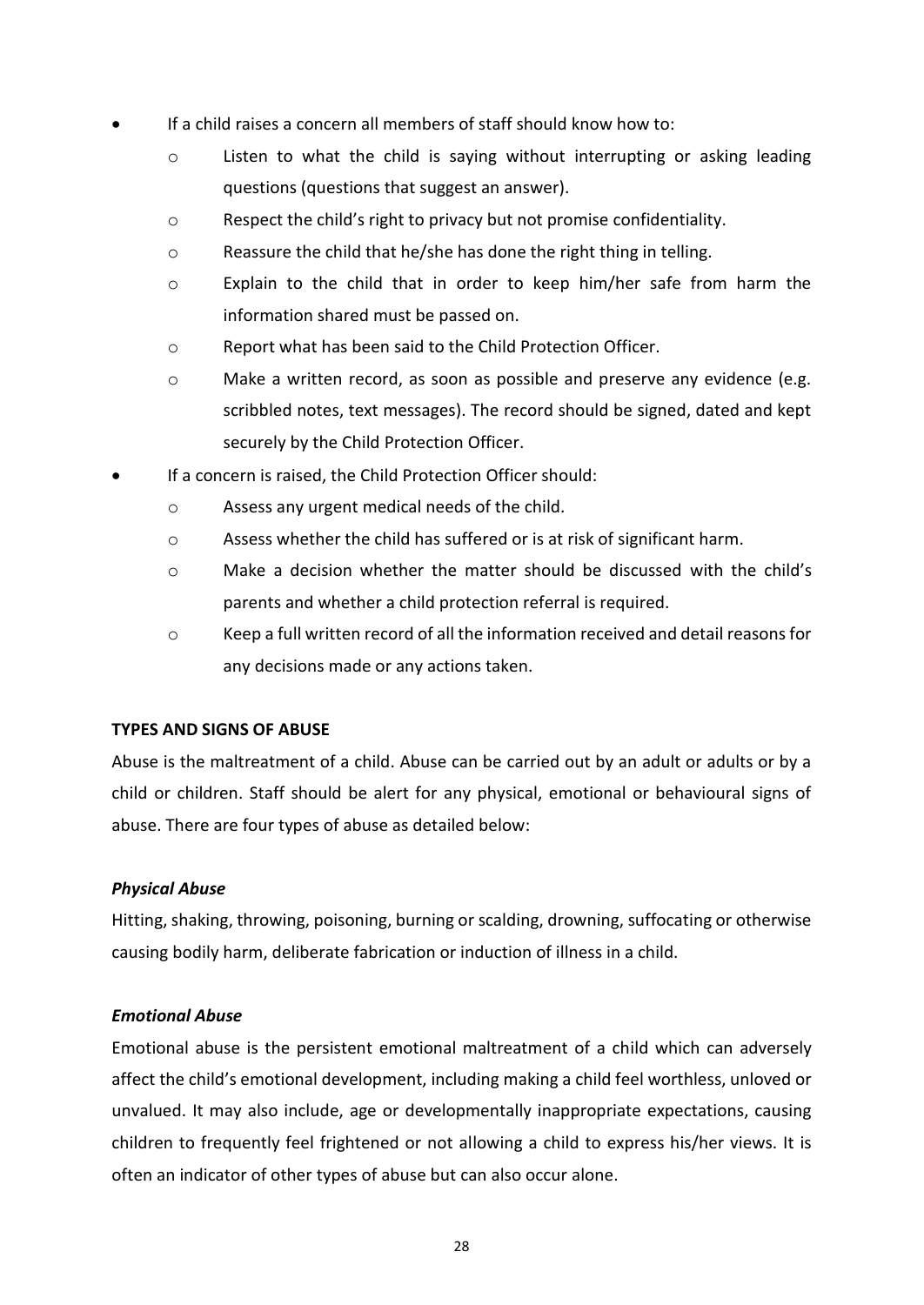#### *Sexual Abuse*

Sexual abuse is forcing a child to take part in sexual activities whether or not the child is aware of what is happening. This involves contact and non-contact activities, including exposing children to pornographic materials.

#### **Neglect**

Neglect is the persistent failure to meet a child's basic physical or psychological needs likely resulting in serious impairment of the child's health or development. It includes failing to provide adequate food, shelter or clothing and failing to keep children safe from physical and emotional harm. It also includes unresponsiveness to a child's basic emotional needs

#### **Signs of Abuse**

The following may be signs of abuse (but do not always mean a child is being abused): Unexplained injuries, fabricated or induced illness, fear of returning home, aggression/bullying, running away, significant change in behaviour without explanation, deterioration in work or attitude, unexplained absences from school, self-harm, compulsive stealing, social isolation, eating disorders, depression/withdrawal, low self-esteem, poor social skills, inappropriate sexualised conduct, constant tiredness, being constantly hungry, untreated medical problems, poor personal hygiene.

#### **ALLEGATIONS AGAINST STAFF**

Allegations against staff/volunteers/contractors should go straight to the School Principal. If the allegation involves the School Principal, the allegation should go to the Chairman of the Advisory Board. The school may contact the local authority to assist in the investigation.

All staff should be aware of their duty to raise genuine concerns about any actions of their colleagues that are harmful to children.

All staff should take care not to place themselves in a vulnerable position with a child. It is always advisable that work with children or meetings with parents are conducted in view of other adults.

29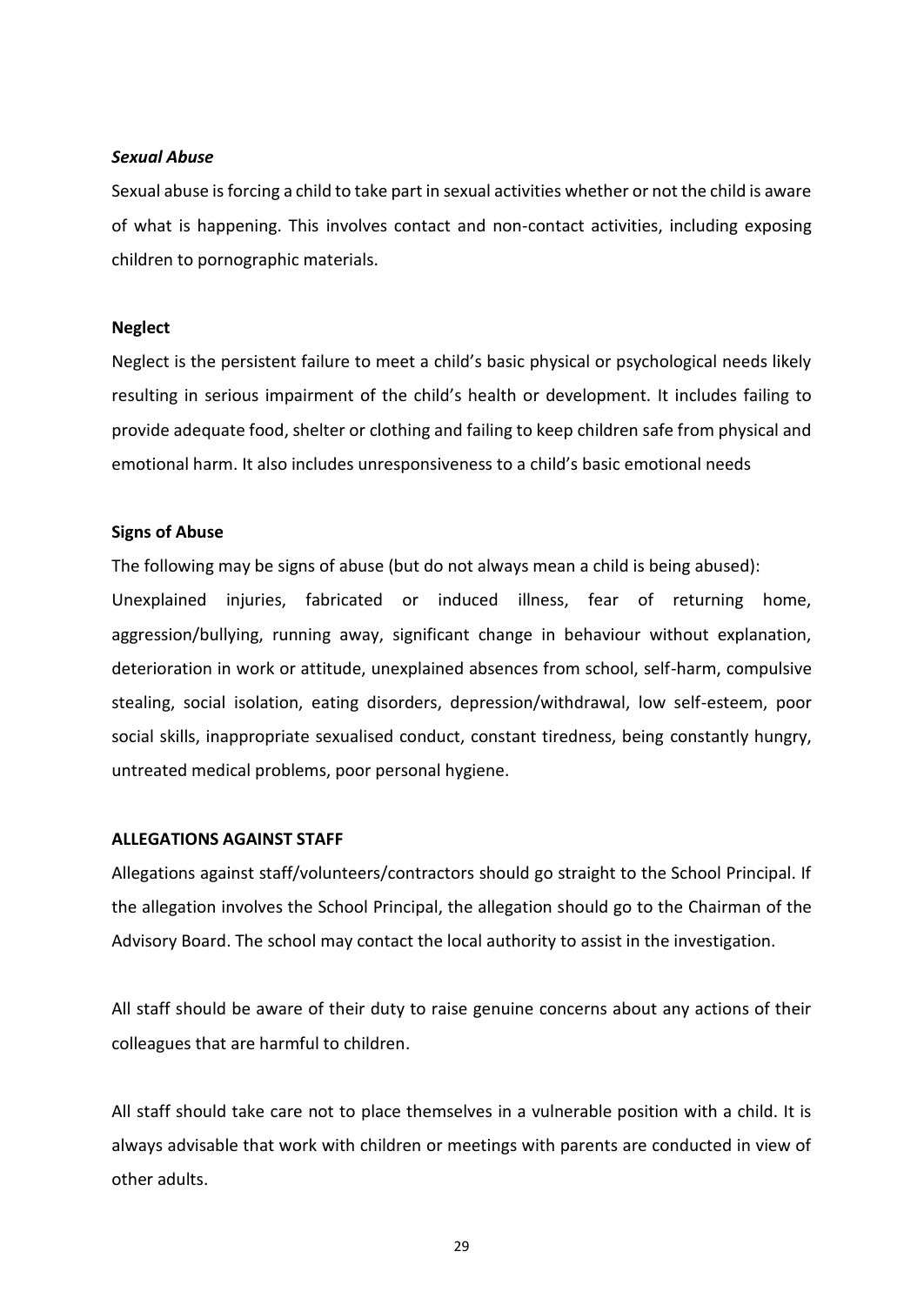If an allegation is shown to be deliberately invented or malicious, the Principal will consider disciplinary action against the pupil who made it, or whether the Police should be asked to consider taking action against the person responsible if he/she was not a pupil.

#### **ALLEGATIONS AGAINST PUPILS**

If an allegation of abuse is made against a pupil, the pupil may be suspended from school during the investigations in accordance with the school's Disciplinary Measures.

#### **MONITORING AND REVIEW**

The Child Protection Officer will monitor the implementation of this policy. The School Management will regularly evaluate the effectiveness of this policy and review it annually.

 $\alpha$  TE  $\alpha$ 

#### <span id="page-32-0"></span>**POLICIES AND PROCEDURES**

#### <span id="page-32-1"></span>**Data Protection Policy**

Start-Rite Schools is committed to protecting all personal and sensitive information relating to staff, pupils, parents and governors. This document is a statement of the aims and principles of the School, for ensuring the confidentiality of sensitive information relating to all stakeholders in our institution.

# Start-Rite Schools collects pertinent information about all stakeholders in order to measure important performance metrics such as assessment, achievements, health & safety. This data protection policy ensures that all information collection and processing comply with the data protection principles set by the Nigerian Personal Information and Data Protection Bill 2008.

#### <span id="page-32-2"></span>**Data Protection Principles**

The Data Protection Bill 2008 establishes eight principles that must be adhered to at all times. In summary, the Data protection act stipulates that all personal data must:

- 1. Be processed fairly and lawfully;
- 2. Obtained only for one or more specified and lawful purpose;
- 3. Adequate, relevant and not excessive;
- 4. Personal data shall be accurate and where necessary, kept up to date;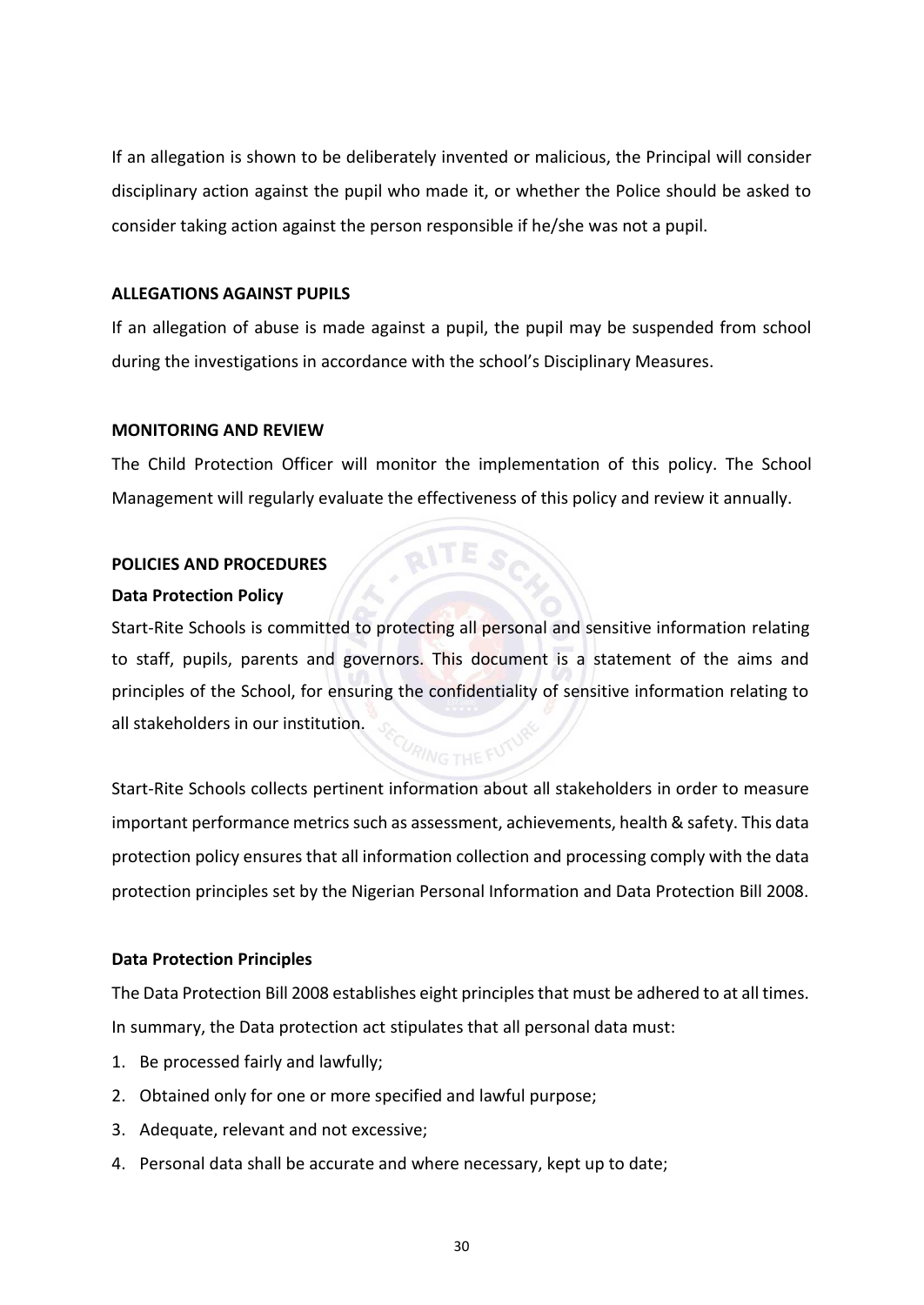- 5. Processed in accordance with the rights of data subject under the Data Protection Act 1998;
- 6. kept secure from unauthorized access, protected by an appropriate degree of security;
- 7. Not be transferred to a country or territory outside Nigeria, unless that country or territory ensures an adequate level of data protection.

#### <span id="page-33-0"></span>**Status of the Policy**

In order to ensure that all staff involved in the collection and processing of data adhere to the principles of the data protection act, Start-Rite Schools has developed this Data Protection Policy. This policy does not form part of the contract of employment for staff, but it is a condition of employment that employees will abide by the rules and policies made by the school from time to time. Any failures to follow the policy can therefore result in disciplinary proceedings in accordance with the staff disciplinary policy.

#### <span id="page-33-1"></span>**The Data Controller and the Designated Data Controllers**

The School has two Designated Data Controllers: They are the Principal and the appointed Data Manager.

Any member of staff, parent or other individual who considers that the Policy has not been followed in respect of personal data about himself or herself or their child should raise the matter with the appropriate Designated Data Controller – the Principal.

#### <span id="page-33-2"></span>**Responsibilities of Staff**

All staff are responsible for:

- i. Ensuring that all information they provided in regards to their employment is accurate and up-to-date.
- ii. Update the School of any changes to information that they have provided, e.g. change of address, either at the time of appointment or subsequently. The School cannot be held responsible for any errors unless the staff member has informed the School of such changes.
- iii. Handling all personal data (e.g. pupil attainment data) with reference to this policy.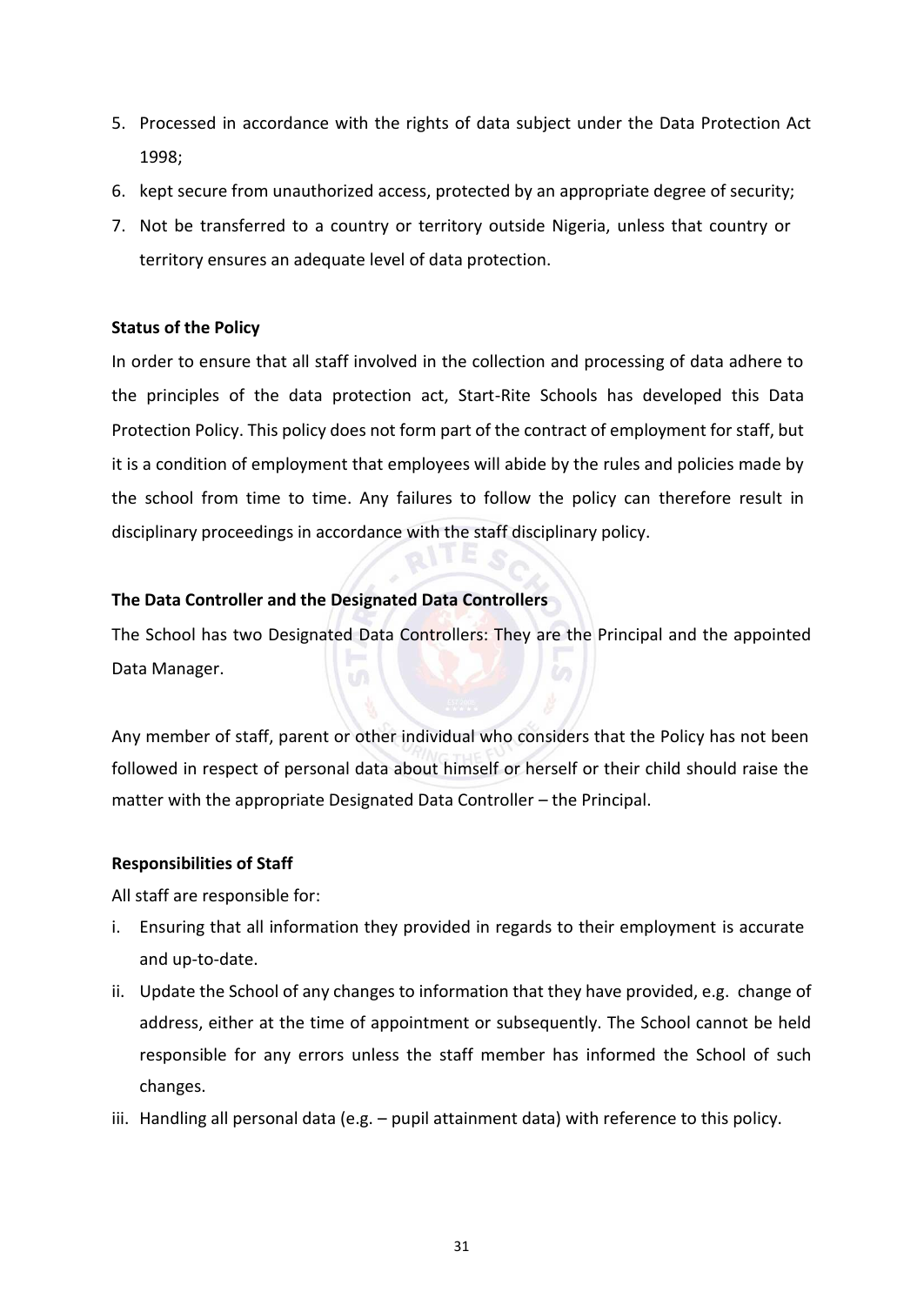#### <span id="page-34-0"></span>**Data Security**

All staff are responsible for ensuring that:

- i. Any personal data under their protection are securely kept.
- ii. Personal information is not disclosed either orally or in writing or via Web pages or by any other means, accidentally or otherwise, to any unauthorized third party. Staff should note that unauthorized disclosure will usually be a disciplinary matter, and may be considered gross misconduct in some cases.

Personal information should:

- i. Be kept in a locked filing cabinet, drawer, or safe; or
- ii. coded, encrypted or password protected both on a local hard drive and on a network drive that is regularly backed up
- iii. be kept on removable storage media, which media must itself be kept in a locked filing cabinet, drawer, or safe. **RITE SO**

#### <span id="page-34-1"></span>**Processing Sensitive Information**

All sensitive information such as health or criminal records about a pupil or a staff must be processed in order to ensure that the school is a safe place for everyone. The school reserves the right to withdraw offers of employment if an individual refuses to consent to this without good reason.

#### <span id="page-34-2"></span>**Publication of School Information**

In order to meet the legitimate needs of parents and enquirers interested in the school, certain generic personal information relating to School staff will be made available on the schools' website.

#### <span id="page-34-3"></span>**Retention of Data**

The School has a duty to retain some staff and student personal data for a period of time following their departure from the School, mainly for legal reasons, but also for other purposes such as being able to provide references or academic transcripts. Different categories of data will be retained for different time and purpose.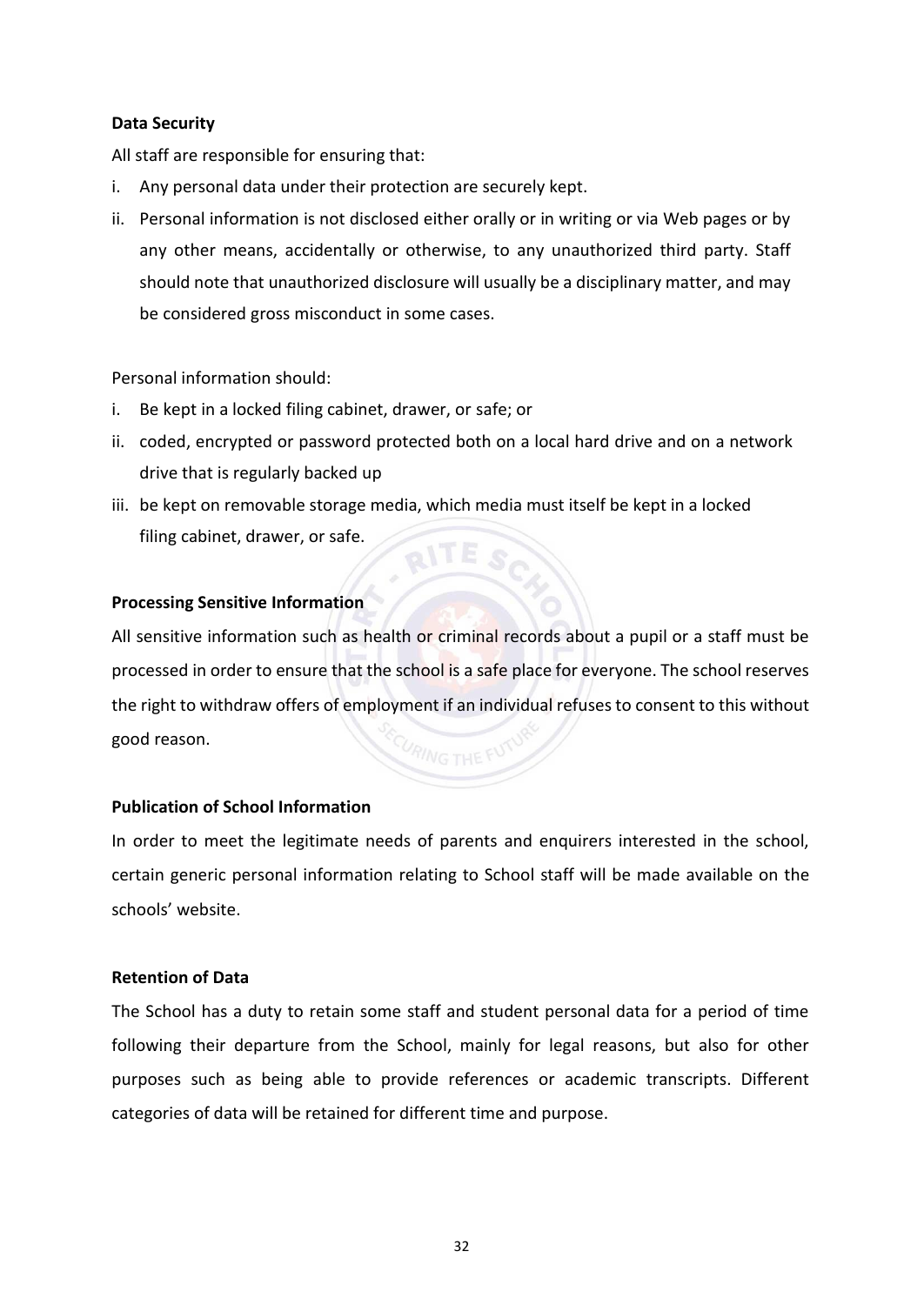#### <span id="page-35-0"></span>**Complaints**

Complaints will be dealt with in accordance with the school's complaints policy.

#### <span id="page-35-1"></span>**Conclusion**

In compliance with the Data Protection Bill 2008, any deliberate breach of the Data Protection Policy may lead to disciplinary action being taken, or even to a criminal prosecution.

#### <span id="page-35-2"></span>**Technology Acceptable Use Policy**

#### <span id="page-35-3"></span>**Overview**

Start-Rite Schools provides ICT facilities (including internet access) and educational resources to staff for educational purposes, research and to enhance student learning. Students also have access to ICT facilities, educational resources and at specific times, the internet under supervision of staff.  $QITES$ 

This policy outlines for students and staff of Start-Rite Schools, acceptable use of these facilities/resources which include but is not limited to computers, printers, projectors, scanners, multimedia equipment (and other electronics), books (in classrooms, staff rooms, laboratories and the library) and other educational resources.

#### <span id="page-35-4"></span>**Aims**

# FOURING THE FUTU

Start-Rite Schools Technology Acceptable Use Policy is designed to:

- guide students and staff on acceptable use of ICT facilities (including internet access) and educational resources;
- ensure that students and staff be responsible users and stay safe while using the internet and other communications technologies for educational, recreational or personal use;
- safeguard the school from inappropriate use of ICT facilities (including internet access) and educational resources; and
- put in place, a line of action to follow should in case anyone is in breach of this policy.

#### <span id="page-35-5"></span>**Statement of Acceptable Use (for Start-Rite Students)**

• Adequate care must be taken in handling of ICT facilities, electronics, books, and other educational resources.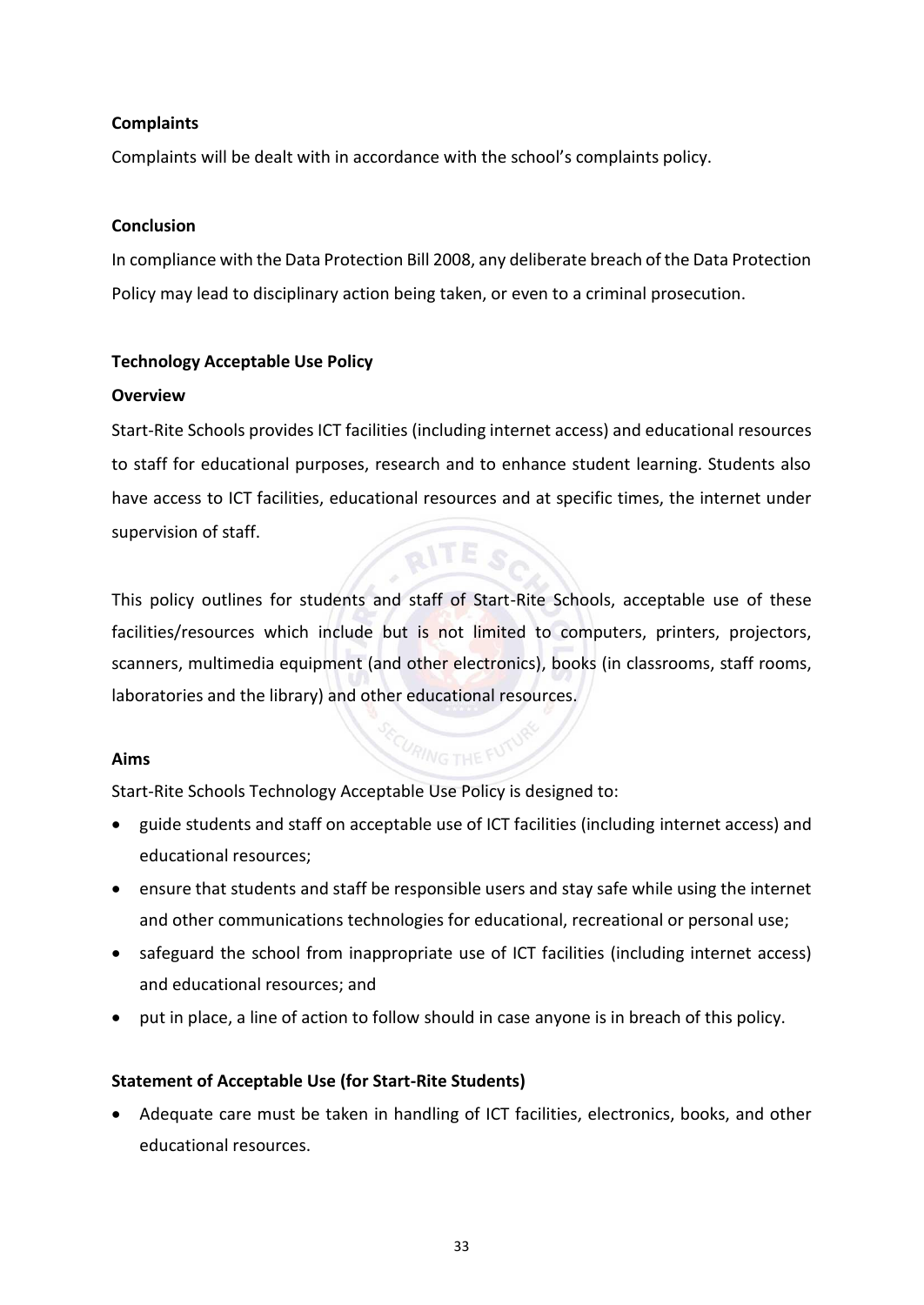- Students will only use computer systems and the internet for those activities which they have been given permission to and under supervision of staff.
- Students will not download and use material or copy and paste content which is copyright. Guidelines on how to cite publications and make references will be provided by staff.
- No personal device (including phones, tablets, I-pad, laptops) will be brought to and used in school without consent of parents/guardians.
- No personal USB stick should be used on any of the systems in the school without first been scanned for viruses by supervising staff.
- Under no circumstances should students attempt to look up, view, upload or download any content or material that is not child-friendly or unacceptable in the school.
- Only appropriate words and images will be used, viewed or heard at Start-Rite. Any material appropriate to show to a grandparent, parent, principal or a child is a good sign of appropriateness. If inappropriate materials are viewed or received, it is the responsibility of the recipient to inform an adult. Students will immediately report to staff if they encounter undesired material in using the Internet.
- During Skype Meetings or Google Hangouts, students will have the opportunity to communicate with fellow students of partner schools (local or international) based on an agreed topic of discussion. In doing this, they must be kind enough to remember that the rights and feelings of others are to be respected at all times.

#### <span id="page-36-0"></span>**Policy Enforcement and Sanctions**

- 1. All members of Start-Rite community are expected to assist in the enforcement of this policy. Persons in violation of this policy are subject to a full range of sanctions, including, but not limited to, confiscation of computer, loss of network access privileges, disciplinary action, and dismissal or termination from the school. Some violations may constitute criminal offenses as defined by local, state and federal laws, and the school may initiate or assist in the prosecution of any such violations to the full extent of the law.
- 2. Any suspected violation of this policy should be reported immediately to the Principal and IT Department, as well as to the Vice-Principal (if the suspected violator is a student of the Secondary School), the Vice-Principal Operations and Head of Academics (if the suspected violator is a student of the Primary School, or the Head of Admin/Human Resources (if the suspected violator is a staff member).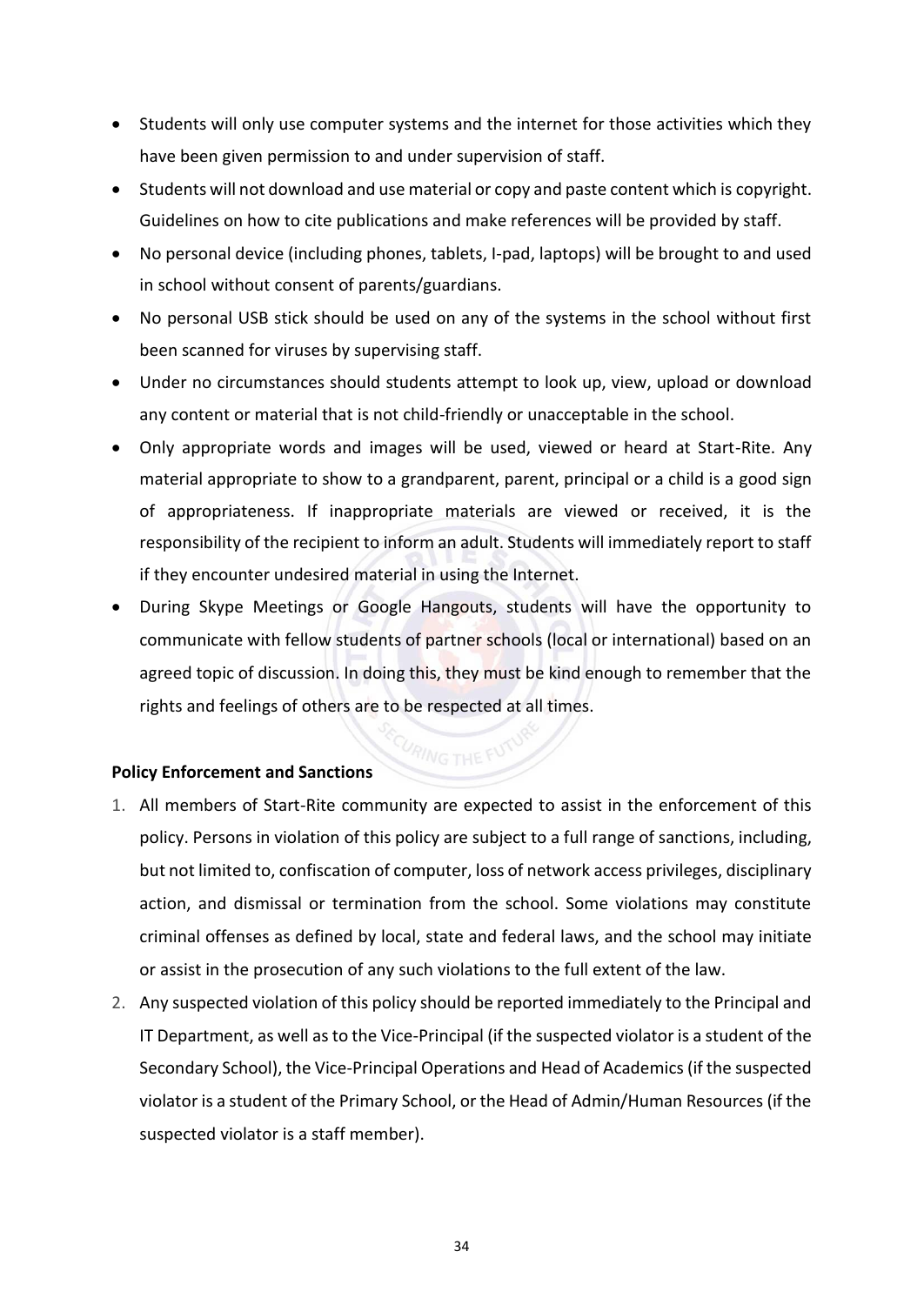Please note that this policy is geared towards protecting students, staff and the organisation from illegal or damaging actions by individuals, either knowingly or unknowingly. Start-Rite Schools maintains an established culture of openness, trust and integrity. It is therefore important not to consider this as unnecessary restrictions. Feel free to contact the management for queries or questions regarding this policy.

#### <span id="page-37-0"></span>**Learning Continuity Policy**

#### <span id="page-37-1"></span>**Goal**

The goal of this policy is to ensure that learning continues in the event of school closures. Where school is in session and a student will be unavoidably absent due to illness or out of state travels, online learning opportunities will be made available in the best educational interest of the student.

It is important to note that while this ensures continuity of learning for the student, it does not necessarily replicate a traditional school day.

#### <span id="page-37-2"></span>**Online Learning Model**

#### *Asynchronous*

Learning experiences and resources for students to engage with **at their own pace** (videos, discussion boards, shared documents, online resources, and more).

#### *Tools*

Google Classroom, Edmodo.

#### *Synchronous*

Time when the teachers and students are online in live video conferences (checking-in, reviewing learning and goals, making connections, clarifying follow-up, building community).

#### **Tools**

Zoom, Google Meets.

#### *Office Hours*

Time designated for teachers to answer email and schedule virtual meetings.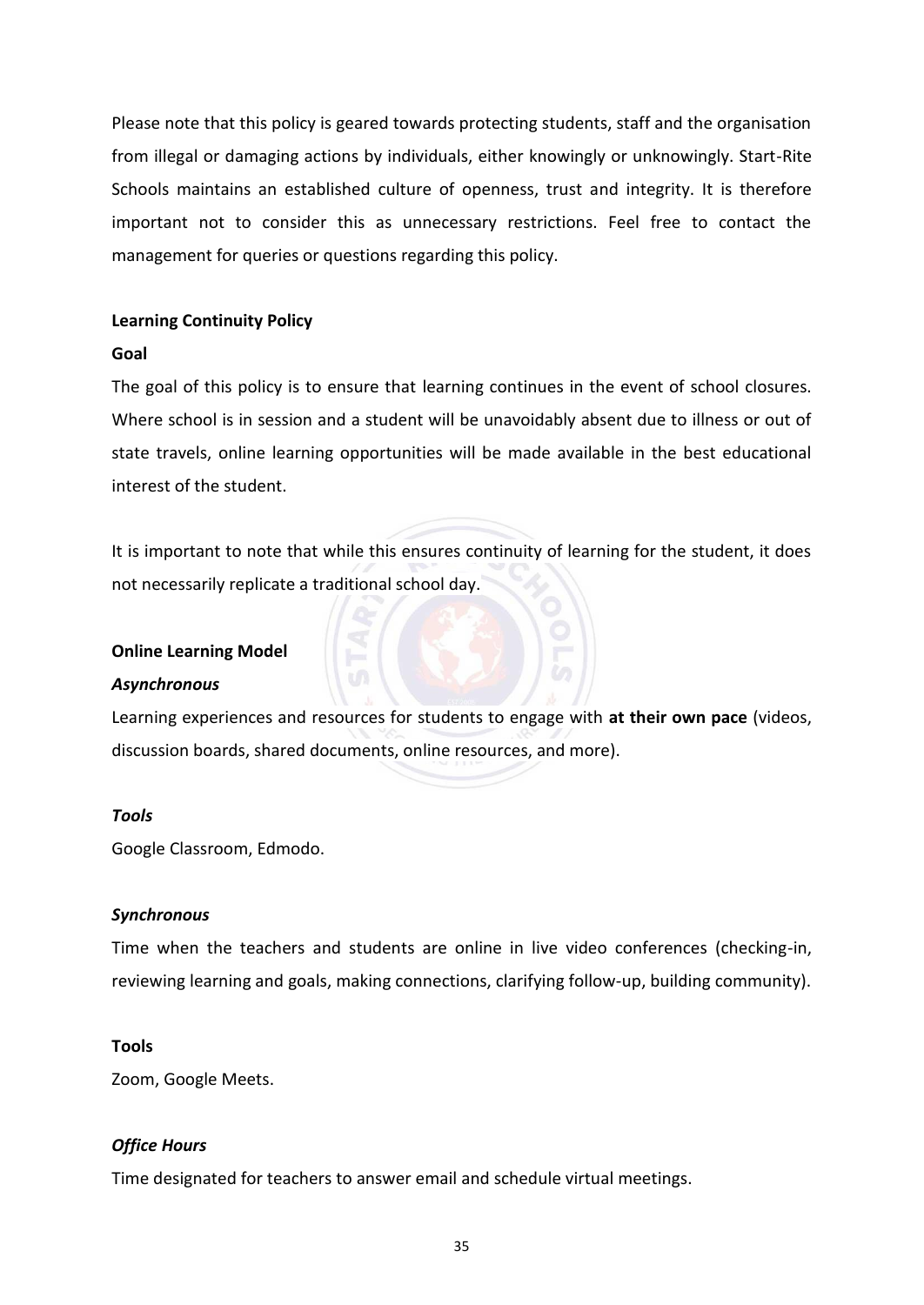#### *Tools*

Email, Chat (WhatsApp).

#### <span id="page-38-0"></span>**Continuous Assessments and Exams**

All assessments/exams will be done in school physically to ensure academic integrity and achievement of learning objectives. Where this is impossible due to extended school closures or isolation as a result of illness, the online assessment option will be explored.

#### <span id="page-38-1"></span>**Roles and Responsibilities**

#### *School Leadership Team*

- Establish clear channels of communications between faculty, staff, families and students in the event that learning has to continue online.
- Support staff, students and families to transition to online learning.
- Help teachers ensure high-quality learning experiences for all students.

#### *Teachers*

- Teachers must ensure that all students have been added to Google Classrooms.
- Daily schedule should be posted in the classroom to help the students stay organised (and keep parents in the loop).
- Student attendance must be tracked on a daily basis.
- Lessons should vary in content, delivery and style in order to effectively engage students.
- Where learning is asynchronous or requires self-direction, course content must be prepared ahead of time and posted in the Classroom no later than 5 minutes before the commencement of the class. Clear instruction on what students is supposed to be doing must be published.
- Where teachers are going to engage synchronously via Zoom or Google Meet, links must be posted in in good time. The meeting must start 5 minutes before scheduled time to enable students join in and settle down. Students must be reminded of the rules of engagement.
- Teachers should respond to student communication as quickly as possible ideally in no more than two working days. If a student's concern requires more than two days to resolve, teachers must ensure that an acknowledgement email is sent.